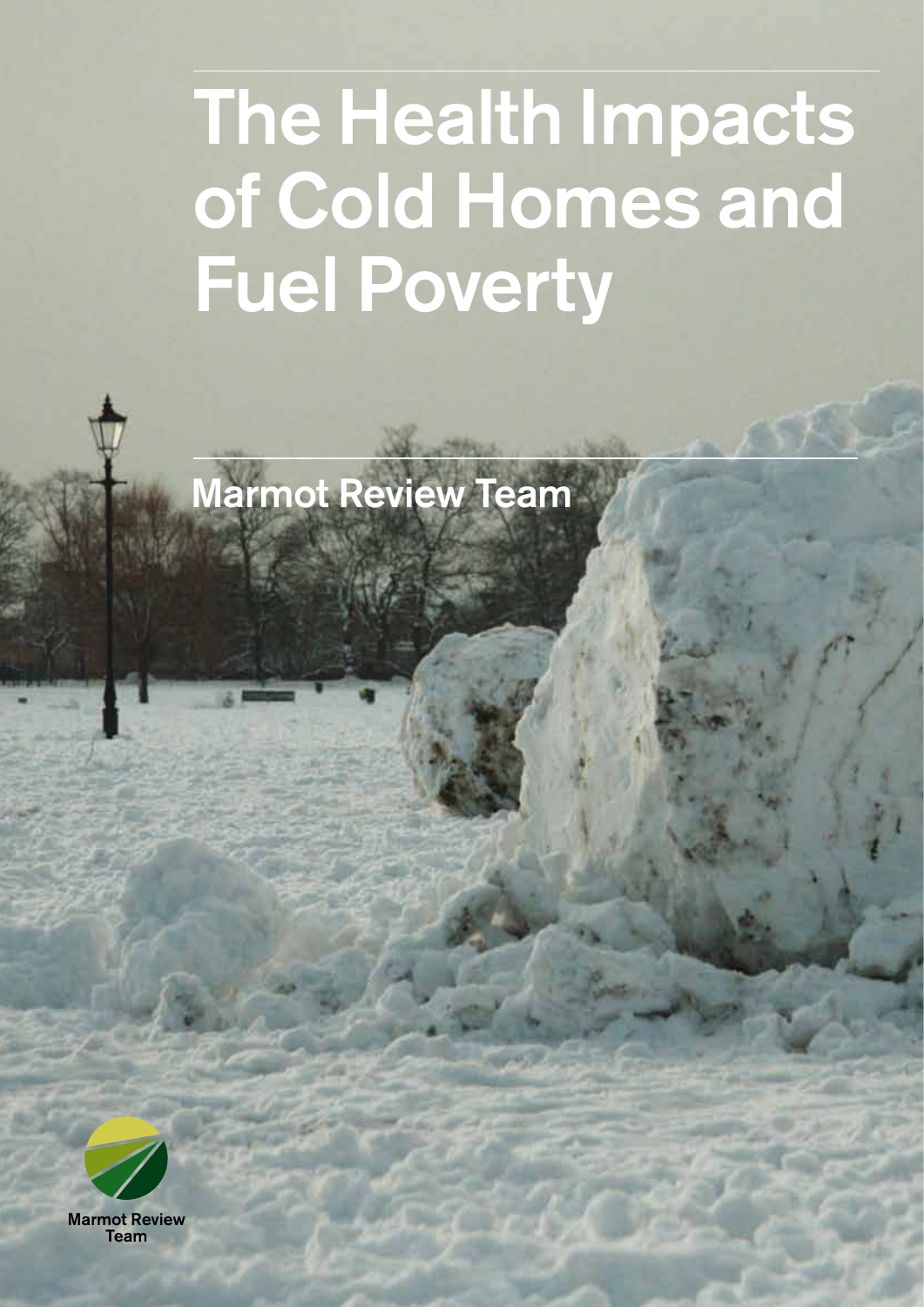# The Health Impacts of Cold Homes and Fuel Poverty

Written by the Marmot Review Team for Friends of the Earth



Published May 2011 by Friends of the Earth & the Marmot Review Team

ISBN 978–1–85750–343–2

Friends of the Earth England, Wales and Northern Ireland 26–28 Underwood Street London NI 7JQ www.foe.co.uk t 020 7490 1555 f 020 7490 0881

Marmot Review Team Department of Epidemiology & Public Health University College London 1–19 Torrington Place London WCIE 6BT www.marmotreview.org t 020 3108 3156

Published thanks to support from

The Baring Foundation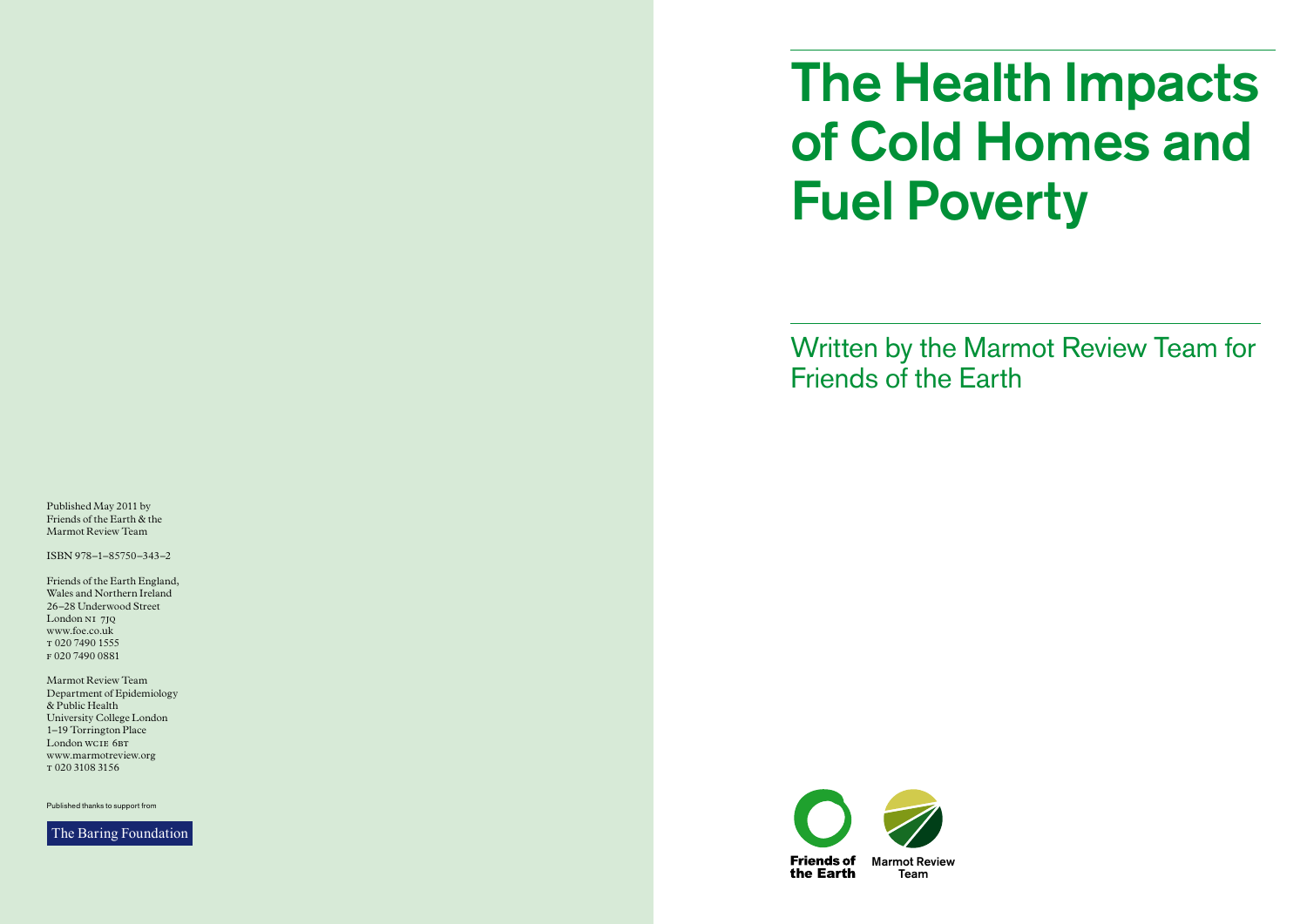I am delighted that Friends of the Earth have commissioned us to write this report. Fuel poverty is a long-standing health issue: the impact of cold housing on health and the stresses brought on by living in fuel poverty have been recognised for decades by researchers, medical professionals and policy makers alike. At the same time, it is an issue that often gets dismissed as the 'tough nature of things' because our housing stock is old and cold housing is so widespread that many have come to regard it as a normal state of affairs.

It should not be so. Cold housing and fuel poverty can be successfully tackled through policies and interventions if there is a will to do so. There is a social gradient in fuel poverty: the lower your income the more likely you are to be at risk of fuel poverty. I have always said that inequalities that are avoidable are fundamentally unfair - fuel poverty is avoidable and it contributes to social and health inequalities.

When we published Fair Society, Healthy Lives, one of our recommendations was to "improve the energy efficiency of housing across the social gradient" in order to achieve affordable warmth and a reduction in energy usage as well as fuel poverty. We advocated aligning the agendas of climate change and health inequalities by exploiting low carbon solutions, based on the principles of sustainable development. We do so again in this report: improving the energy efficiency of the housing stock brings multiple health and environmental gains.

Building on the evidence presented in the Review of Health Inequalities, this report brings new light to the issue of cold housing and fuel poverty; it highlights not only the variety of health outcomes that are caused and aggravated by cold housing, but also how children, the elderly and the vulnerable are greatly affected by fuel poverty.

Public health must address the social determinants of health: this report comes at a crucial time in policy making for public health as the White Paper is setting the new framework for reducing health inequalities. The proposed outcomes framework includes five domains, among these is the wider determinants of health, and I am so pleased that one of the indicators under this heading is fuel poverty – it initiates the momentum for a renewed effort to tackle such an important factor and it provides a drive to addressing this issue at both the national and local level.

Minhaul Mennant

Professor Sir Michael Marmot Department of Epidemiology and Public Health UCL

## **Sponsoring organisations Foreword Constructions Foreword Constructions Constructions Constructions Foreword Co**



#### Disclaimer

This publication contains the collective views of the Marmot Review Team and does not necessarily represent the decisions or the stated policy of Friends of the Earth, Chartered Institute of Environmental Health, Save the Children, National Children's Bureau, Climate and Health Council, Citizens Advice, UK Public Health Association, National Energy Action or Faculty of Public Health. The mention of specific organisations, companies or manufacturers' products does not imply that they endorsed or recommended by Friends of the Earth, Chartered Institute of Environmental Health, Save the Children, National Children's Bureau, Climate and Health Council, Citizens Advice, UK Public Health Association, National Energy Action or Faculty of Public Health. All reasonable precautions have been taken by the Marmot Review Team to verify the information contained in this report. However, the reported material is being distributed without warranty of any kind, either expressed or implied. The responsibility for the interpretation and use of the material lies with the reader. In no event shall the Marmot Review Team be liable for damages arising from its use.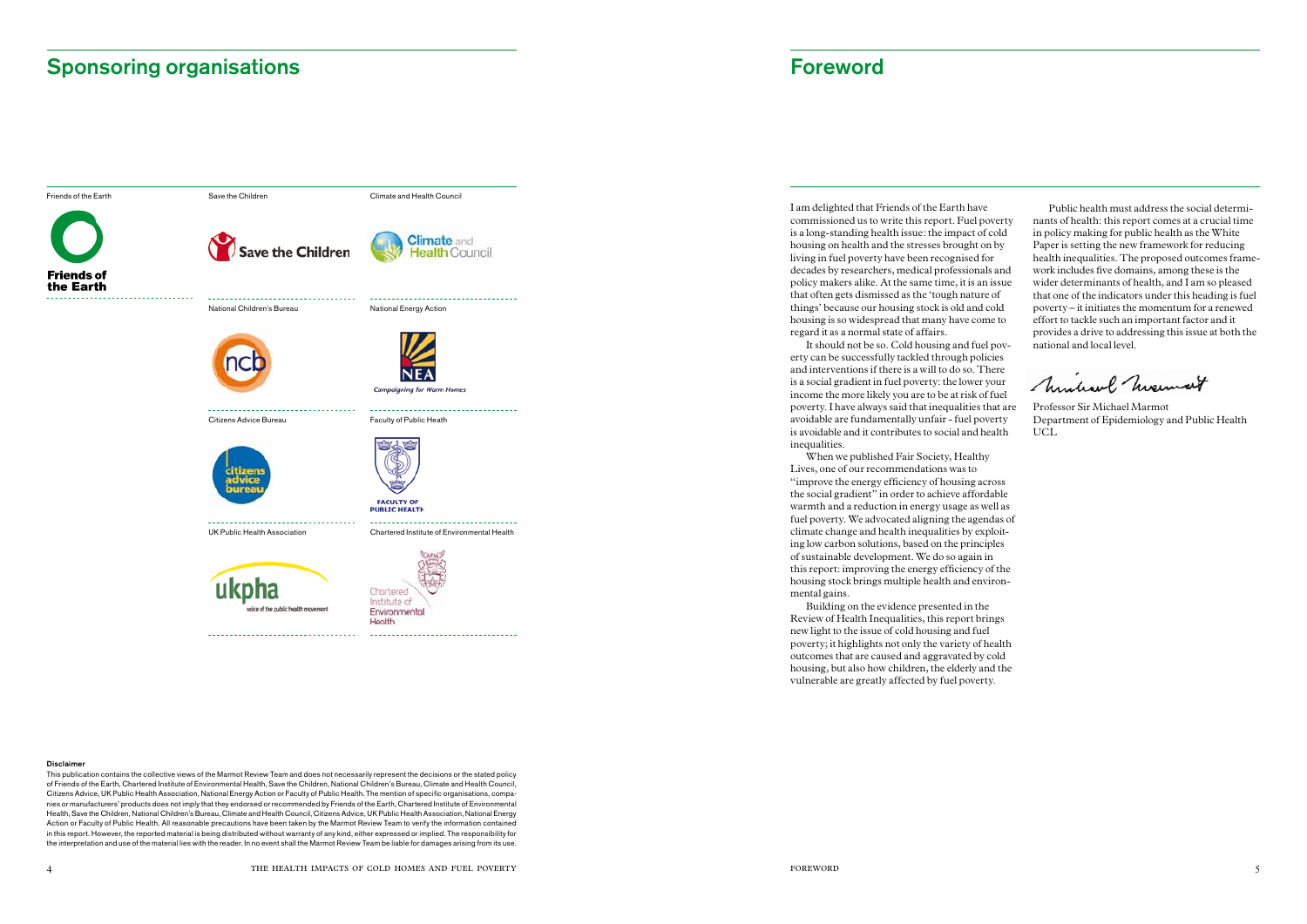- 5 Foreword
- 6 Acknowledgements
- 7 Table of Contents
- 9 Executive Summary
- 11 Chapter 1 Introduction
- 13 Chapter 2 The policy context
- 17 Chapter 3 Climate change and health
- 19 Chapter 4
	- Fuel Poverty and Energy Efficiency
- 21 Rural Homes
- 23 Chapter 5 Direct health impacts of living in a cold home
	-
- 23 5.1 Mortality: Excess Winter Deaths<br>25 The number of excess winter deaths The number of excess winter deaths
	- attributable to cold housing
- 25 International comparisons
- 26 5.2 Morbidity: Health Conditions<br>27 Circulatory diseases
- Circulatory diseases
- 28 Respiratory problems<br>29 Mental health
- 29 Mental health<br>29 Other condition
- Other conditions

Report writing team Ilaria Geddes Ellen Bloomer Jessica Allen Peter Goldblatt at Department of Epidemiology and Public Health, UCL

## Acknowledgements

- **Conclusions**
- 34 Ensuring effectiveness of interventions<br>35 7.1 Policy Recommendations 7.1 Policy Recommendations
- 
- 37 Appendix
- 39 Endnotes
- 40 References

## 31 Chapter 6

#### Indirect health impacts of living in a cold home

32 6.1 Social benefits of improved housing

## 33 Chapter 7

## Table of Contents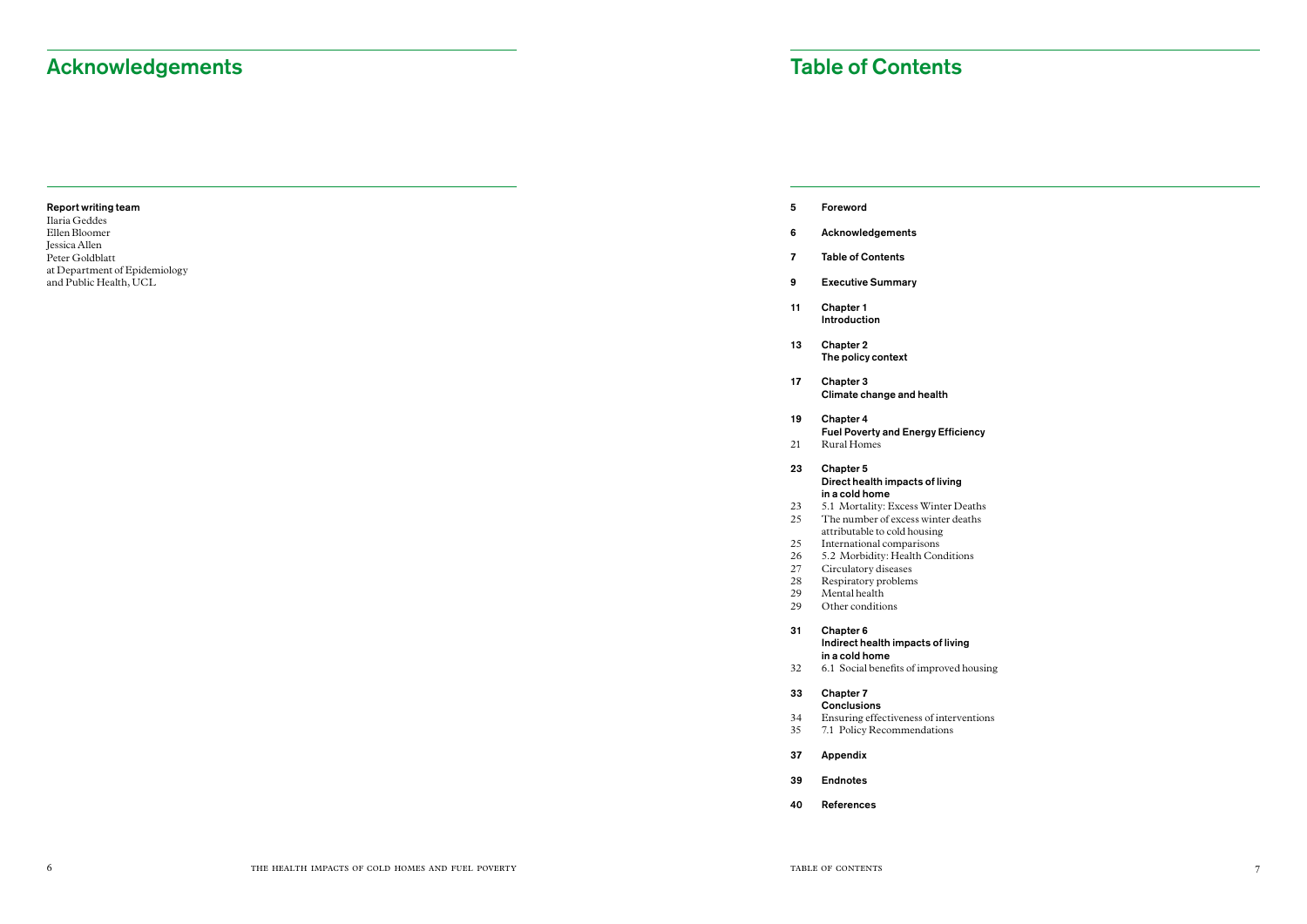This report reviews the existing evidence of the direct and indirect health impacts suffered by those living in fuel poverty and cold housing. It makes the case for aligning the environmental and health agendas and reviews the evidence on the health benefits of reducing fuel poverty and improving the thermal efficiency of the existing housing stock.

The main findings on the direct health impacts of cold housing and fuel poverty are:

- Countries which have more energy efficient housing have lower Excess Winter Deaths (EWDs).
- There is a relationship between EWDs, low thermal efficiency of housing and low indoor temperature.
- EWDs are almost three times higher in the coldest quarter of housing than in the warmest quarter (21.5% of all EWDs are attributable to the coldest quarter of housing, because of it being colder than other housing).
- Around 40% of EWDs are attributable to cardiovascular diseases.
- Around 33% of EWDs are attributable to respiratory diseases.
- There is a strong relationship between cold temperatures and cardio-vascular and respiratory diseases.
- Children living in cold homes are more than twice as likely to suffer from a variety of respiratory problems than children living in warm homes.
- Mental health is negatively affected by fuel poverty and cold housing for any age group.
- More than 1 in 4 adolescents living in cold housing are at risk of multiple mental health problems compared to 1 in 20 adolescents who have always lived in warm housing.
- Cold housing increases the level of minor illnesses such as colds and flu and exacerbates existing conditions such as arthritis and rheumatism.

The main findings on the indirect health impacts of cold housing and fuel poverty and on other social benefits deriving from improved housing are:

- Cold housing negatively affects children's educational attainment, emotional well-being and resilience.
- Fuel poverty negatively affects dietary opportunities and choices.
- Cold housing negatively affects dexterity and increases the risk of accidents and injuries in the home.
- Investing in the energy efficiency of housing can help stimulate the labour market and economy, as well as creating opportunities for skilling up the construction workforce.

Many different population groups are affected by fuel poverty and cold housing, with various levels of health impacts relating to different groups:

## Children

Significant negative effects of cold housing are evident in terms of infants' weight gain, hospital admission rates, developmental status, and the severity and frequency of asthmatic symptoms.

### **Adolescents**

There are clear negative effects of cold housing and fuel poverty on the mental health of adolescents.

#### Adults

There are measurable effects of cold housing on adults' physical health, well-being and self-assessed general health, in particular for vulnerable adults and those with existing health conditions.

### Older people

Effects of cold housing were evident in terms of higher mortality risk, physical health and mental health.

Improving the energy efficiency of the existing stock is a long-term, sustainable way of ensuring multiple gains, including environmental, health and social gains.

Government policy documents and reports, including the Chief Medical Officer report of 2009 and the recent Public Health White Paper, recognise the tangible impact of cold housing and fuel poverty on people's health and well-being.

## Executive Summary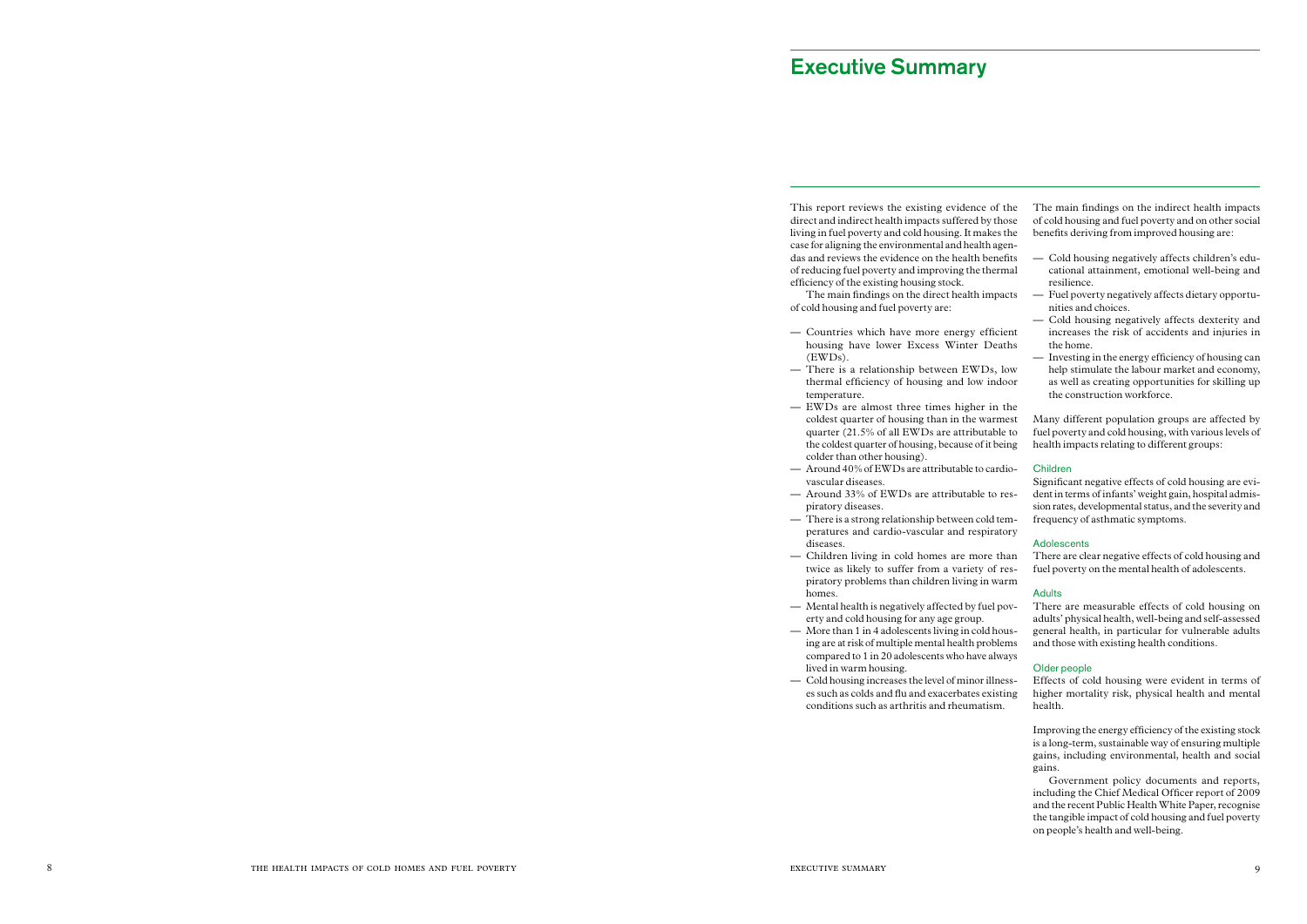Government policies, actions and financial support for interventions aimed at reducing fuel poverty and improving the energy efficiency of existing stock need to match its stated commitment to both the public health and climate change agendas.

The Government's current support and financial commitment to addressing the problem of poor thermal efficiency of housing remains inadequate, given the potential it has to improve the health and wellbeing of the population and help mitigate climate change.

A renewed effort is needed to support programmes and policies which have shown to be successful in increasing energy efficiency of homes and improving the health of their residents, such as the Warm Front Programme, and in encouraging local government action in addressing fuel poverty, such as the *National Indicator 187 – Tackling Fuel Poverty*.

Living in cold conditions is a risk to health. The aim of this report is to review the existing evidence of the direct and indirect health impacts suffered by those living in fuel poverty and cold housing. Many such households will be living in homes that have poor thermal efficiency and are therefore hard or expensive to heat, as well as accounting for a significant share of  $CO_2$  emissions from the housing stock (1), thus negatively contributing to climate change. In 2008, 18% of households in the UK were estimated to be living in fuel poverty (2). Fuel poor households must choose either to spend more than 10% of their income on heating, which has a detrimental impact on other aspects of health and well-being, or to under-consume energy and live in a cold home to save money. Deprived and vulnerable households – especially those who do not have access to social housing - are more likely to live in energy inefficient housing, and less likely to have the resources or the resilience to deal with the negative impacts of cold homes and reduced income.

The World Health Organisation (WHO) recommends that indoor temperatures are maintained at 21 degrees in living rooms and 18 degrees in bedrooms for at least 9 hours a day.

## 1 **Introduction**

We could prevent many of the yearly excess winter deaths  $-35,000$  in  $2008/09$  – through warmer housing... [Public Health White Paper, 2010]

> Fuel poverty is defined as having to spend 10% or more of a household's net income to heat their home to an adequate standard of warmth (3). Over the years this definition has been accepted by various Government departments with responsibility for fuel poverty<sup>1</sup>. However, there has been disagreement about what constitutes a household's income: the Government's definition includes housing benefit, council tax benefit, income support, and mortgage payment protection insurance, although many estimates are calculated with a formula that excludes housing subsidy.

Being in fuel poverty is the product of three factors:

- 1 The energy efficiency of the house which determines how expensive it will be to heat.
- 2 The cost of heating fuel.
- 3 The household income, which determines how much a 10% spend on heating would be.

Improving the energy efficiency of the housing stock is an essential step to reduce the number of households in fuel poverty, mitigate climate change and bring associated health benefits. Poverty more widely

affects health, but fuel poverty should be considered distinctly because:

- Not all who are income poor are also fuel poor.
- Factors other than income poverty can be tackled to reduce fuel poverty.
- Although their causes are inter-related, the effects of fuel poverty are distinct from the effects of income poverty. They relate to specific health conditions rather than health as a whole and negative health outcomes are more immediate than the outcomes caused by income poverty.
- Fuel poverty is more amenable to change than income poverty.

This report makes the case for aligning health and environmental agendas, and reviews the evidence on the health benefits of reducing fuel poverty and improving the thermal efficiency of the existing housing stock.

Excess winter deaths (EWDs) and health conditions attributable to cold housing will be described and assessed based on existing evidence. The primary and secondary benefits of improvements in energy efficiency will be examined. Further, the report reviews the evidence on the proportion of households in fuel poverty affected by different health conditions and estimates the proportion of EWDs attributable to cold homes. The report also analyses the relationship between energy rating and the predicted health improvement which could be obtained through increased energy efficiency of housing stock.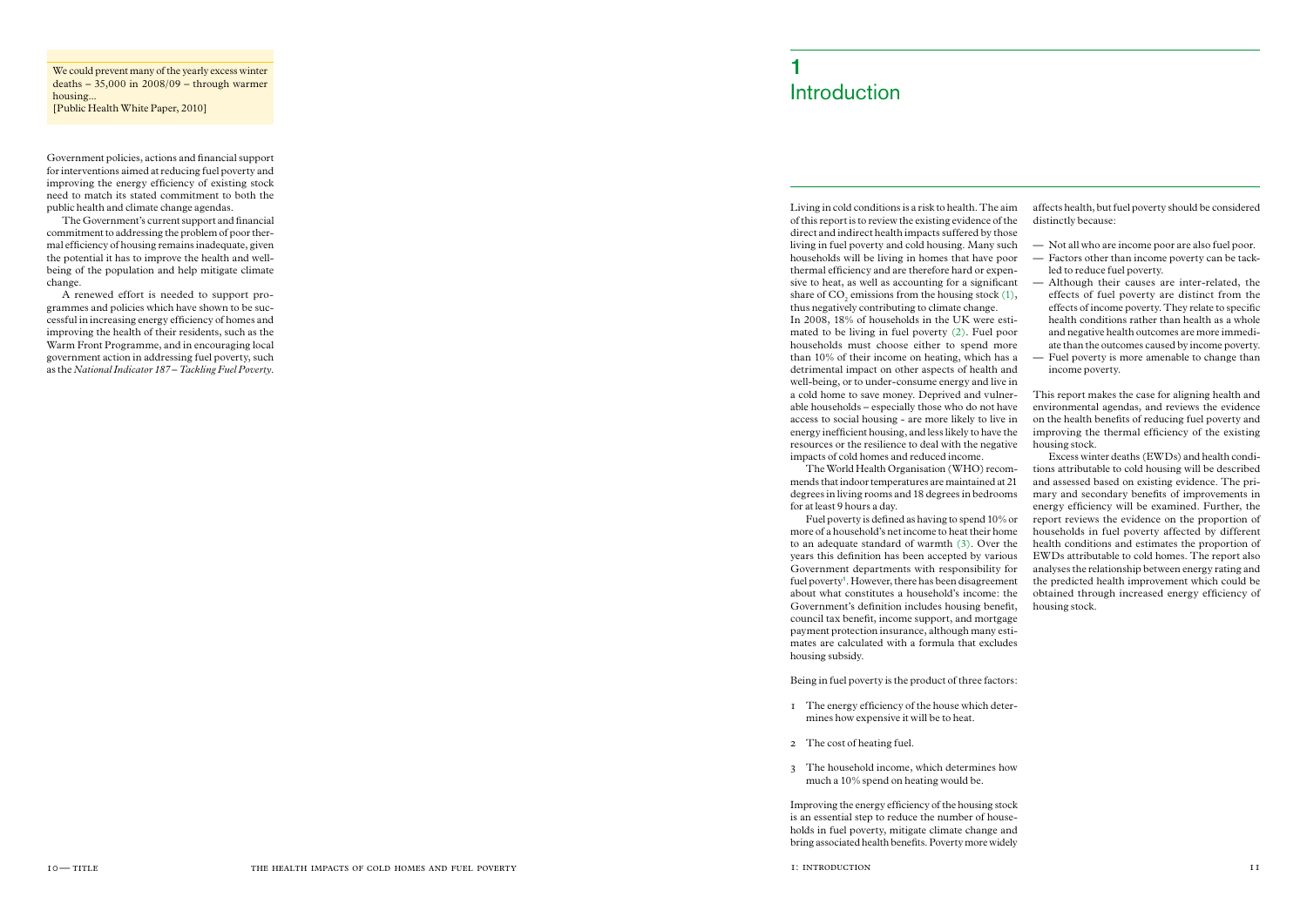There are three possible ways to move the majority of the population out of fuel poverty: one is to increase income (the Winter Fuel Payment is an example), a second is to regulate fuel pricing and third is to improve energy efficiency of homes. Reducing fuel poverty exclusively through financial support is dependent on the economic situation, energy prices, and political will. Further, it will not tackle  $\mathrm{CO}_2$  emissions as it allows people to use more energy to reach a comfortable level of heating thereby increasing carbon emissions. On the other hand, making homes more energy efficient is a long-term, sustainable solution, which will allow people to use less energy to heat their homes adequately with a positive impact on carbon emissions.

The EU policy directive 2010/31/EU on the energy performance of buildings of 19 May 2010 (EPBD) requires member states to set requirements for the energy performance of new buildings (4). When undergoing major renovation, the energy performance of the building or the renovated part should be upgraded to satisfy current minimum requirements. Building elements that form part of the building envelope and have a significant impact on the energy performance of that envelope (for example, window frames) should also meet the minimum energy performance requirements when they are replaced or retrofitted. The directive also requires member states to develop a common methodology for calculating the energy performance of buildings, which has to be implemented by July 2013 and will have an impact on current methods used for Energy Performance Certificates (EPCs).

However, HHSRS is a risk assessment dure and does not set a standard. It measures risks within the home against a series of h which range from indoor pollution to hygi structural safety and also include:

— Excessive Cold Temperature: Haz arising from consistently low in temperatures.

Only since the Code for Sustainable Homes (5) was introduced in 2007 have English energy standards for new buildings approached levels similar to those of other Northern European standards. The strict targets imposed by the Code make it extremely unlikely that anyone living in properties built according to its standards will fall into fuel poverty: it has initiated the most significant change in the thermal efficiency of the housing stock. However, the proportion of homes built since its introduction is minimal in comparison to stock built prior to 2007, which houses most of the population.

In 2000 the UK Government set out the Decent Homes Standard. This is a measure by which the quality of homes is rated, and includes statutory minimum standards for housing as well as thermal comfort – encompassing both efficient heating and insulation. Regulations aimed to ensure that all social housing met standards of decency by 2010, and the target was extended to include a minimum of 70% of private dwellings occupied by vulnerable households<sup>2</sup> also meeting the standard. These targets have not been achieved: it was estimated that 3.8% of Registered Social Landlord (RSL) properties and 12%-14% of council properties would be non-decent as of the end of 2010 (6) and a renewed policy effort, coupled with better levers and incentives is needed in order to reach such targets.

Improving standards and energy efficiency of properties in the private rental sector has proven particularly difficult as private landlords are only required to upgrade homes in line with health and safety regulations rather than any thermal efficiency standards.

# 2 The policy context

| 5 April  | - Damp and Mould Growth etc: Includes                   |
|----------|---------------------------------------------------------|
| e statu- | risks from house dust mites, mould and                  |
| d.       | fungal spores.                                          |
| proce-   | It has been identified that the majority of failures in |
| res the  | achieving a certain rating relate to the inadequate     |
| azards   | thermal efficiency of housing.                          |
| iene to  |                                                         |
|          | For further information visit:                          |
| zards    | http://www.communities.gov.uk/publications/             |
| ıdoor    | housing/hhsrsoperatingguidance                          |
|          |                                                         |

## Case study: The Housing Health and Safety Rating System (HHSRS)

The HHSRS system came into effect on  $2006$  and replaced the fitness standard as the tory element of the Decent Homes Standard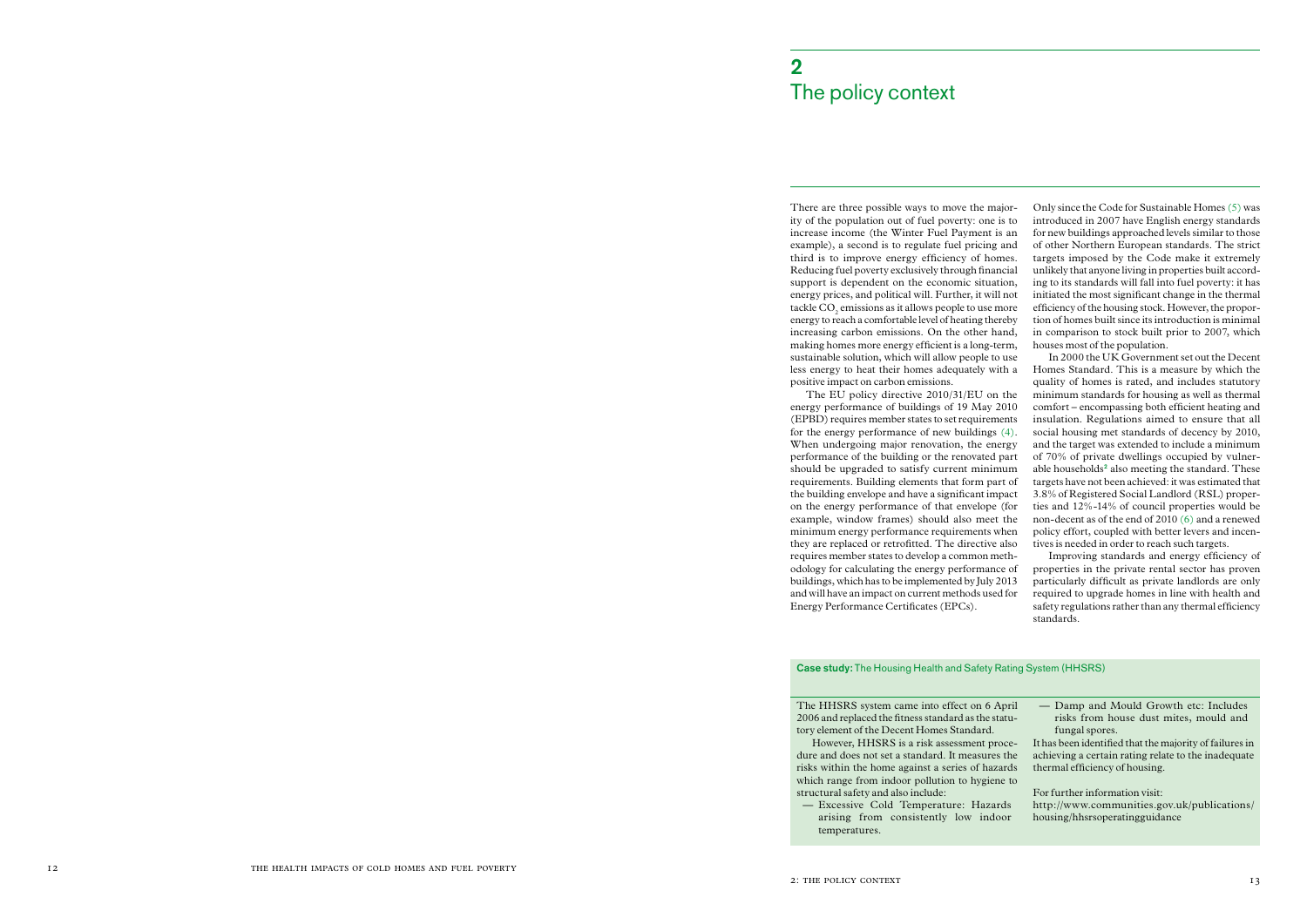Further, the Warm Homes Discount is a new mandatory scheme that requires energy suppliers to provide a fixed amount rebate to vulnerable customers. This replaces the voluntary scheme of social tariffs previously provided by energy suppliers on an ad-hoc basis in different areas and for different households. The Feed-in Tariffs (FIT) and Renewable Heat Incentive (RHI) aim to provide financial support for those who install renewable energy systems which qualify for support under the schemes. The schemes are designed to support meeting the requirements

Local government action has been driven by National Indicators 186 and 187, which monitor CO<sub>2</sub>

of the EU Renewable Energy Directive, which sets a binding target of having 20% of the EU's energy consumption coming from renewable sources. It is expected that households and landlords will take advantage of the scheme; it is likely that such a scheme will appeal to those for whom other options to improve energy efficiency are not viable or costefficient, such as those in older rural housing or who are not connected to the grid.

The previous Government's support for improvement in energy efficiency of the existing stock was mainly through the Warm Front Scheme, which provided grants to eligible households to improve either home insulation or heating systems and recently piloting systems for hard to treat properties. Applications to the Warm Front programme were recently suspended but have now re-opened with tighter eligibility criteria. However, the Comprehensive Spending Review suggests that the programme will be phased out from 2013–2014, thus completely removing central government funding to improve energy efficiency. Meanwhile, other programmes to tackle energy efficiency of housing and fuel poverty are ongoing and place the obligations on energy suppliers. These are the Carbon Emissions Reduction Target (CERT), an obligation on suppliers to install energy efficiency measures, although only a proportion (40%) of this programme is aimed at priority groups<sup>3</sup>, and the Community Energy

Even when health and safety regulations are contravened, private tenants may not exercise their right to address the problem because they fear eviction, from which they are not protected under UK law. It has often been reported that landlords take advantage of legislation to evict a tenant inappropriately if they have recently taken steps to enforce their statutory rights on disrepair and health and safety issues (7). The recent EPBD builds on the previous directive (2002/91/EC), which specifically mentions rented buildings with the aim of ensuring that property owners, who do not normally pay charges for energy expenditure, are required to take necessary action to comply with minimum standards (8).

The Fuel Poverty Strategy was launched by the Government in 2001 in response to the legal duty put on the Government by the Warm Homes and Energy Conservation Act of 2000 to eliminate fuel poverty by 2016. This strategy included improving the energy efficiency of homes in order to reduce fuel consumption and therefore reduce levels of vulnerability to fuel poverty. Progress was initially made in reducing the number of households in fuel poverty during a period when energy prices were stable, but since 2004 this trend has reversed due to fuel price increases.

Saving Programme (CESP), which also requires gas and electricity suppliers to deliver energy saving measures to consumers in specific low income areas.

The programme originates from the UK Health Association (UKPHA) Health House and Fuel Poverty Forum, funded by Defra. forum, made up of national figures from the  $\mathbf b$ housing and energy sectors, and practitioner across England, developed the 'Central Cl House' model. Their research concluded model of local area partnerships that linked housing and fuel poverty services was the effective approach for directing services to the nerable. The CCH model identified the key systems and processes necessary to access the vuln fuel poor, identify high risk groups, streamline referral and delivery systems and implement toring and evaluation processes.

The CCH model was piloted in Manc with the implementation of the Affordable W Access Referral Mechanism (AWARM). F by the Department of Health, the pilot was nership with Salford City Council and Pi Care Trust.

Pilot schemes aimed at involving communities in reducing CO2 emissions have been led by Government departments as well as private partners. These provided the communities with information and funding to reduce their CO2 emissions and much funding was invested in improving the energy efficiency of their housing. Such projects include DECC's Low Carbon Communities Challenge, NESTA's Big Green Challenge and British Gas' Green Streets. The Department of Health also funded a pilot project aimed at identifying and targeting the population suffering from cold housing and fuel poverty through the development of a partnership between PCTs and Local Authorities – this project is described in the case study box below.

Although the CESP is likely to benefit a number of low-income households, at present there is no open programme aiming to reduce fuel poverty by targeting people on low incomes. There is a risk that households on higher incomes and in better quality homes living in low income areas will benefit more from this programme, rather than those who are most in need. Additionally, many low-income households live in areas outside the designated areas of deprivation. They will be missed by a programme targeting low-income areas rather than low-income households.

Greater Manchester invested approxi  $£100,000$  each year into AWARM. Since 2008 AWARM activity resulted in over  $f60$ of investment in new and replacement heating systems and insulation. During the first year of the project over 1000 referrals were made fuel-poverty.aspx

#### Table 1 Targeting efficiency of existing fuel poverty schemes

At the time of this report's publication, the Energy Bill is passing through Parliament. This seeks provision for merging the CERT and CESP programmes, which are running through to 2012, into the Energy Company Obligation (ECO). It sets out the Green Deal framework to enable provision of improvements to the energy efficiency of domestic, as well as non-domestic properties, which would be financed by the private sector and repaid by a charge on energy bills. The bill sets out powers for the Secretary of State to introduce regulations on energy efficiency in the private rented sector no earlier than 2015. These could prevent residential landlords from refusing tenants' reasonable requests for energy efficiency improvements and require them to improve some of the least energy efficient properties. However the use of powers is dependent on the outcome of a review and other strict conditions.

National Government also provides financial support to cope with energy bills through the Winter Fuel Payment – a yearly one-off payment for all those who have reached pension age. This is supplemented by the cold weather payment during periods of extreme cold weather for households in receipt of certain benefits such as pension credits, income support, jobseeker's allowance and employment and support allowance. However, the efficiency of such schemes in reaching the populations in need is contested, as shown Table 1.

"A Citizen's Advice Bureau in West Sussex reported a couple with two young children whose property was in serious disrepair. When the landlord refused to carry out essential repairs, the clients complained to Environmental Health who issued a schedule of works to be done. The landlord then served a Section 21 Notice on the clients. When the bureau contacted the homelessness department on the clients' behalf, the homelessness officer said it was common practice for landlords to seek to evict tenants who involved Environmental Health." (Crewe 2007)

| Public       | by frontline professionals from social services,     |
|--------------|------------------------------------------------------|
| ousing       | voluntary, local government, housing and health      |
| a. The       | sectors. In 12 months the programme trained 1,359    |
| health,      | professionals, a third in health, with the remainder |
| rs from      | in social services, voluntary/community services,    |
| learing      | local government and housing. The lessons learned    |
| that a       | from the pilot include:                              |
| health,      | There are numerous opportunities to share            |
| e most       | data between local authorities, GPs and PCTs         |
| he vul-      | to improve how referrals are targeted.               |
| ystems       | A pop-up system on GP patient electronic             |
| ıerable      | records would help to immediately direct refer-      |
| amline       | ral to a one-stop-shop.                              |
| t moni-      | Involving energy companies as active project         |
|              | partners can help identify novel ways to target      |
| hester,      | vulnerable individuals and neighbourhoods.           |
| 7armth       |                                                      |
| 'unded       | The funding ended in 2010, yet the project           |
| a part-      | improved local delivery systems and increased the    |
| rimary       | numbers receiving funding to reduce fuel poverty.    |
|              | Like many other ill health prevention projects,      |
| mately       | funding was invested only in a pilot, regardless     |
| e April      | of the outcomes. In this case, this means a project  |
| 000,000      | showing successful short-term outcomes may not       |
| central      | be rolled out.                                       |
| he first     | For more information see www.ukpha.org.uk/           |
| املاء محمداه |                                                      |

Case study: Working in partnership to reduce fuel poverty

| Scheme name                          | <b>Targeting efficiency</b><br>% of recipients that are fuel poor | % of fuel poor that are eligible |
|--------------------------------------|-------------------------------------------------------------------|----------------------------------|
| <b>Winter Fuel Payments</b>          | 19% (Boardman, 2010)                                              | $50\%$ *                         |
| Warm Front                           | $25 - 40\%$ (NAO, 2009)                                           | 35% (NAO, 2009)                  |
| Home Energy Efficiency               | 30%                                                               | 54%                              |
| Scheme (Wales)                       | (WAG, 2005)                                                       | (Boardman, 2010)                 |
| <b>EEC2 Priority Group (Includes</b> | 20%                                                               | 58-70% (Boardman, 2010)          |
| people on passport benefits)         |                                                                   | and Lees, 2008)                  |
| <b>CERT Priority Group (Includes</b> | $24\%$ (England)                                                  | Unknown                          |
| those on passport benefits and all   | (Tandv, 2010)                                                     |                                  |
| over 70s                             |                                                                   |                                  |

Source: Association for the Conservation of Energy (9) \* All over 60s received WFPs, 50% of the fuel poor are estimated to be over 60 (Boardman, 2010)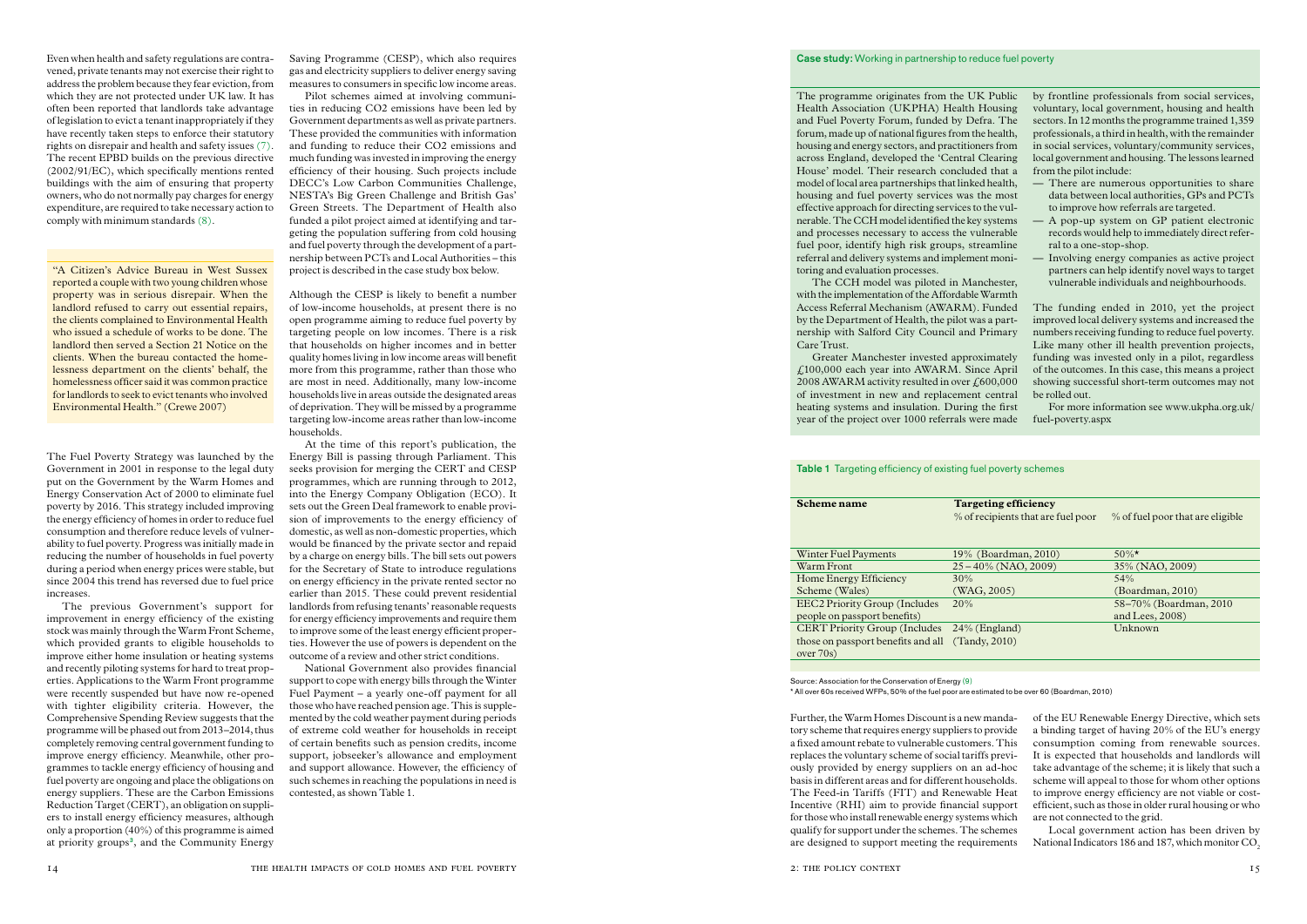emissions and levels of fuel poverty respectively at the local level, as well as by the requirements of the Home Energy Conservation Act (HECA), which placed an obligation on local authorities to draw up plans to increase domestic energy efficiency in their areas by 30% between 1995 and 2010. Some local authorities have been very pro-active in encouraging residents to access funding to reduce energy use and fuel poverty. These have been awarded Beacon status for best practice in tackling fuel poverty and have produced a toolkit for other local authorities to develop effective strategies to reduce fuel poverty taking account of local circumstances. However, further progress of local action on fuel poverty is likely to be hampered by the funding cuts to Local Government, the abolition of HECA and the fact that National Indicator 187 will become optional from 1 April 2011.

# 3 Climate change and health

Protecting and improving health, reducing health inequalities, and the mitigation of climate change have a shared agenda. Measures and policies intended to respond to climate change can help reduce health inequalities and vice versa (10). There is sufficient evidence to link the agendas and argue for concerted Government action to tackle fuel poverty and thereby improve quality of life and health, as well as reducing  $CO_2$  emissions: climate change is predicted to result in an increase in deaths, disability and injury from extreme temperature and weather conditions, heat waves, floods and storms including health hazards from chemical and sewage pollution (11). Less direct long-term impacts include the effects on mental health of flooding and other climate-related events, which could cause anxiety and depression (12).

Domestic energy use is responsible for around a quarter of the UK's  $CO<sub>2</sub>$  emissions. The greatest share of such emissions – over  $70\%$  - is through space and water heating (12). It is estimated that poor insulation means around  $\mathcal{L}$ 1 in every  $\mathcal{L}$ 4 currently spent heating UK homes is wasted. A third of CO<sub>2</sub> emissions from housing relate to domestic space heating and could be reduced through making the existing stock more energy efficient (13). Improving energy and fuel efficiency are the mechanisms to reduce fuel poverty and improve health and these efficiencies are also beneficial to the climate change agenda.

Those likely to be most vulnerable to the health impacts of climate change are those already deprived by their level of income, quality of homes, and their health (14) – the same groups more likely to live in fuel poverty. People on low incomes in the UK are more likely than the better-off to live in urban areas which will be worse hit by extreme weather events, and therefore to be at greater risk of heat stroke (15), such as during the heat wave of summer 2003. They are more likely to live in homes that are less well protected (15) and in areas that are more exposed to weather extremes and flooding (16). They are also less likely to have access to insurance against risks associated with climate change such as storm and flood damage (17). Improving the thermal performance of homes can help mitigate climate change, while protecting households from summer overheating as well as winter cold.

There is a strong relationship between the individual house and its immediate neighbourhood not just in terms of vulnerability to climate change, but also in terms of domestic energy use. How a

neighbourhood is planned and designed can take more or less advantage of natural resources such as solar energy and green cover, which can also aid energy conservation as well as mitigating climate change. Consideration must be given to the wider environment when considering interventions to improve energy efficiency, reduce fuel poverty and mitigate climate change.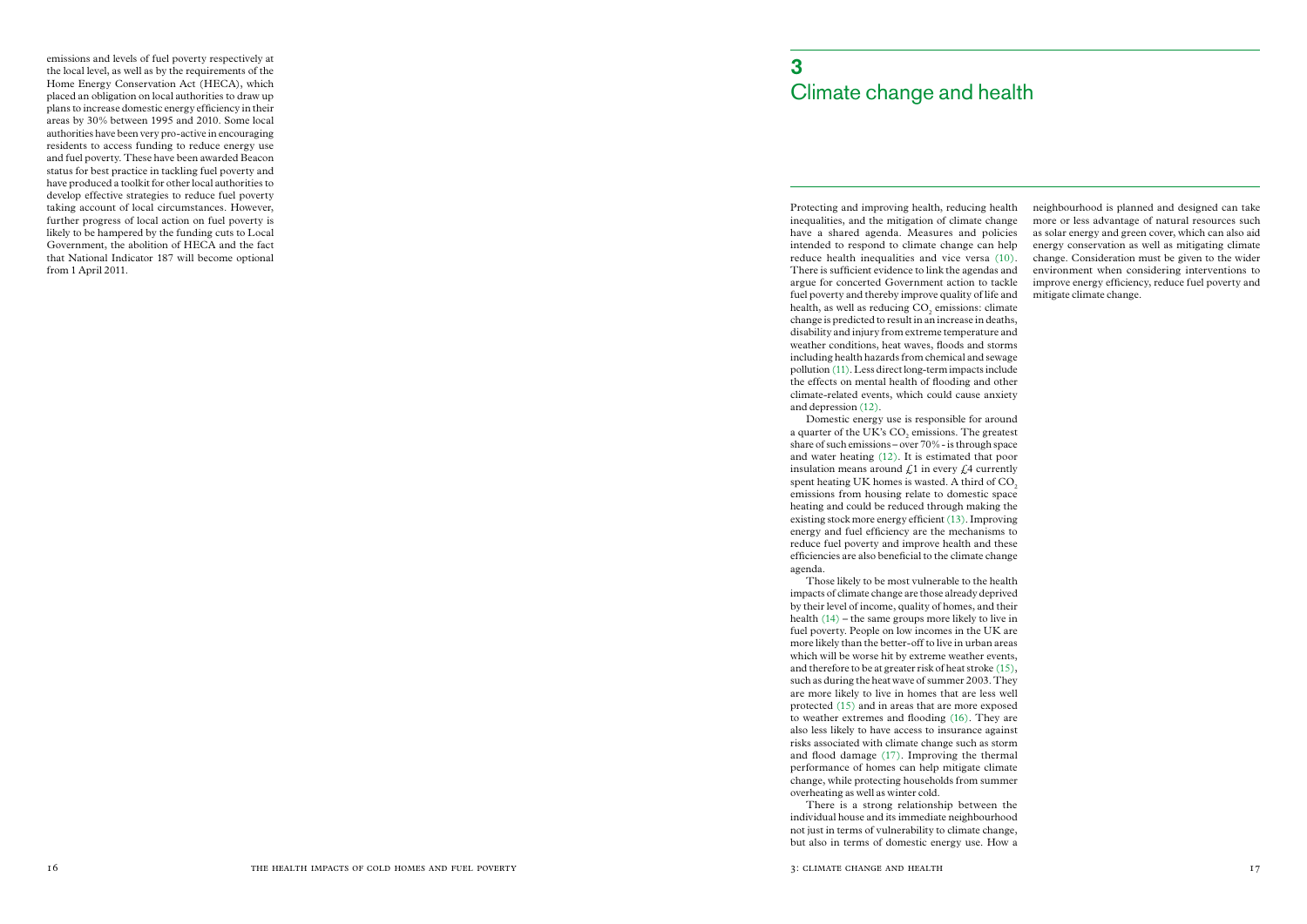Household income quintiles

#### Percent of households in fuel poverty

This section describes how fuel poverty is distributed across the population and how this relates to certain housing characteristics, including age of property, tenure and thermal efficiency.

As the graph below shows, the risk of fuel poverty rises sharply as household income falls – very few households with above-average incomes are in fuel poverty.

Other factors besides household income affect whether a household is in fuel poverty or not, such as housing costs and type of ownership. Barnes, Butt & Tomaszewski (19) used the Families & Children Survey to estimate that children in families with a black mother, a lone parent, or with a number of debts were twice as likely to experience persistent cold indoor temperatures than other children. As a proportion of the total number of households for a given tenure (for example private rented, owner



private rented accommodation have a higher likelihood of living in fuel poverty – 19% of households in private rented were in fuel poverty compared with 11% in other tenures (20). There are various reasons for this: tenants in the private rental sector can be put off seeking help to improve the energy efficiency of their homes because they may not see it as worth the effort or investment if they plan to move, they may not know it is an option that they could take advantage of, subject to the agreement of the landlord, or they may even fear eviction if some cost or disruption might fall on the landlord. Financial incentives are also low for landlords, who are put off improving properties by the upfront costs while most financial benefits will be to the tenants through lower energy bills.

occupier or social housing) households living in households in England dramatically increased Despite policies such as Warm Front and the Winter Fuel Payment, the number of fuel poor

# 4 Fuel Poverty and Energy Efficiency

Note: Percent in fuel poverty relates to households in fuel poverty after deducting housing costs

Source: ONS(18)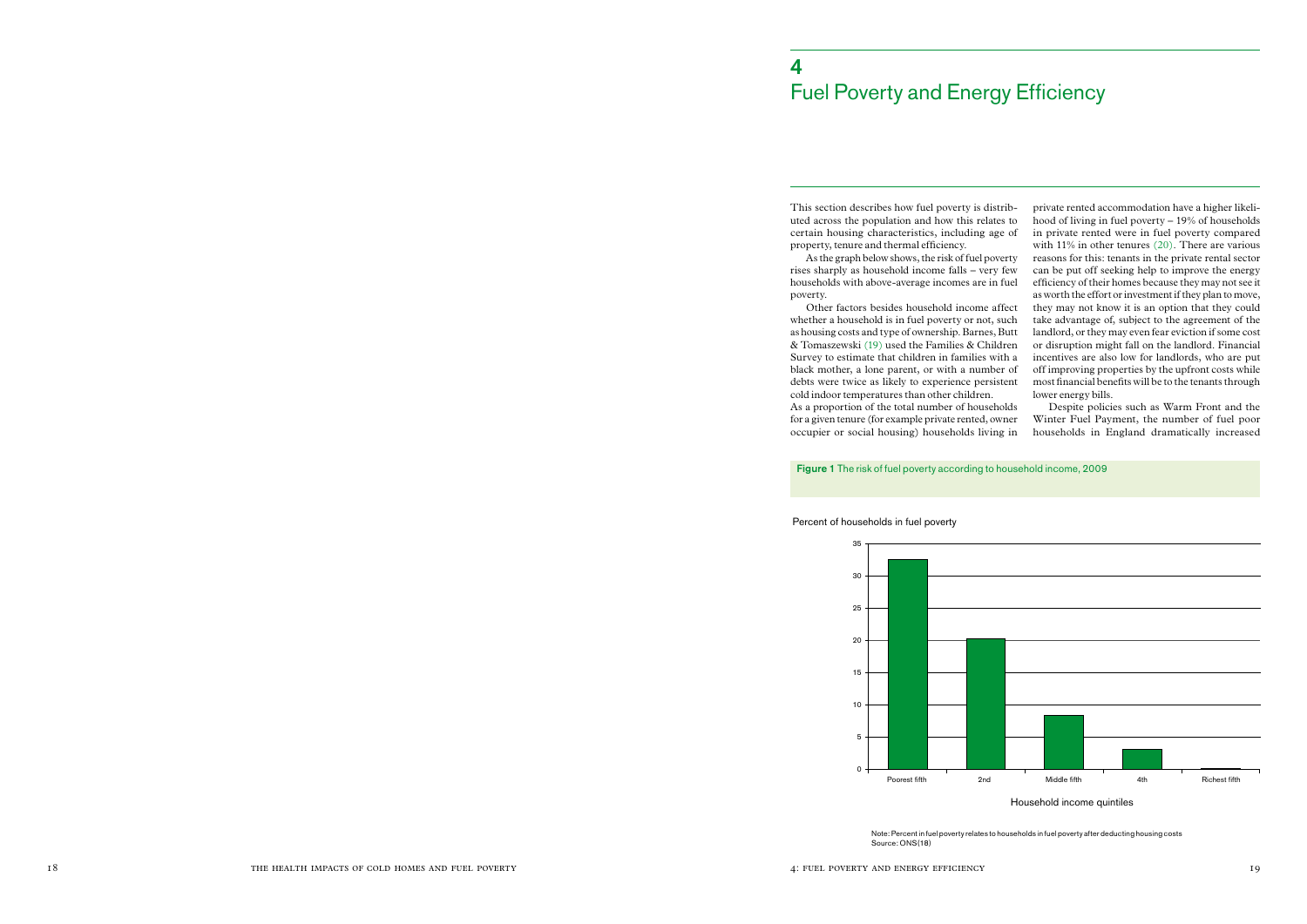electric or oil-heated, with solid walls, either double or single glazed. The average SAP for single glazed homes of this type is under 20. These tend to be large and old rural homes.

Whether households living in such properties are in fuel poverty depends on the household's income. A number of households living in large and older properties at the higher end of the housing market may not be in fuel poverty due to high incomes. However, the fact remains that households living in such properties are either in fuel poverty or at risk of quickly falling into fuel poverty if their family circumstances or income change. Moreover, such properties are detrimental to the environment as – in order to keep warm - the households residing in them are bound to emit more CO<sub>2</sub> than they would if their home's efficiency was improved.

#### Rural Homes

Fuel poverty is a particularly concerning problem in rural areas, where it is estimated that half of homes in sparsely populated English communities have an energy efficiency rating of below SAP30, which is considered a significant health hazard. In 2006, 21% in rural areas were in fuel poverty compared with 11% in suburban and 10% in urban areas (24). Rural homes are likely to be detached and larger in size than urban homes (25), meaning that they are more difficult and more expensive to heat, or to make more energy efficient.

Access to mains gas is rare in most areas more than about 5 or 10 miles from an urban area (25) , meaning many rural homes must pay more for their fuel and a high percentage of them are in fuel poverty (The House of Commons Select Committee on Energy and Climate Change, March 2010, cited in (26)). They are heated by electric, oil or solid fuel, which tends to be more expensive and less efficient.

Many rural homes are older buildings. They are more likely to have solid walls (almost all homes built before 1919 are solid walled), which are generally less well-insulated than cavity walls (as can be found in nearly all homes built after 1945) (25). While over 60% of homes in urban areas and rural towns are cavity walled and on mains gas, this is true of only 32% in villages and 21% in hamlets (25) .

These factors mean that it is on average more difficult and more expensive to improve the energy efficiency of a rural home and need to be considered when developing policies and interventions aimed at reducing fuel poverty.

between 2004 and 2010 from 1.2 million to 4.6 mil lion (20). The winter of 2009/10 saw 25,400 deaths in England and Wales (21). Much of the increase in fuel poverty in 2008/9 was due to the increased costs of energy and it is estimated that in the long term, energy costs will increase (20), potentially increasing a typical annual energy bill by 50% (20) .

One of the most sustainable ways of tackling fuel poverty and limiting the impact of fuel price increases is to build energy efficient housing and retrofit the existing housing stock to an energy efficiency level that would make it extremely hard for people to fall into fuel poverty, as space heat ing accounts for the greatest share of energy use in homes – over 50%  $(12)$ . This is known as 'fuel poverty proofing' and it has been estimated that rais ing all properties in England to SAP 81 (equivalent to Energy Performance Certificate band B) would lift 83% of households out of fuel poverty (22).

While new homes need to become highly energy efficient by 2020, in line with European directives, typical energy efficiency for the existing stock is much lower than current building regulations require. The Standard Assessment Procedure (SAP) is the Government's approved mechanism for meas uring home energy efficiency: it calculates a home's typical annual energy costs for space and water heat ing as well as lighting. The SAP scale runs from 1 (low) to 100 (high). Energy Performance Certificate (EPC) bands are based on the SAP scores, and run from G (low) to A (high). Current building regula tions require a SAP rating of between 65 and 81 as a base-line, ie. a level above EPC band D – more than

50% of the existing housing stock falls well below this standard, as shown in Table 2 below.

F and G band homes have very low standards of energy efficiency. There is a broad correlation between these homes and those which constitute a category 1 hazard for excess cold, as defined in English and Welsh environmental health legislation.

Damp and mould are more likely to occur in cold, poorly insulated homes, and thermal efficiency is strongly linked to the age of the property: on aver age properties that were built before the 1920s fall within the F and G categories and average indoor temperatures are lower the older the property, as shown in Table 3 below.

F and G rated homes are characterised by a number of elements which mark them as poor in energy efficiency. The Energy Saving Trust (1) has highlighted that properties falling into these two categories tend to be:

- Large or medium sized, semi or detached houses, gas heated and double-glazed, but with an unfilled cavity wall, which are generally rated as F. These are estimated to be about a third of all properties falling in categories F or G.
- Properties which lack gas- or oil- fired heating system. These are estimated to be about half of F–G rated homes.
- Smaller homes (flats or terraces), which are elec trically or oil-heated and are single glazed. These tend to fall in the G banding, but are estimated to be only a small number.
- Large, semi or detached houses, generally

| <b>EPC</b>              | <b>SAP</b> | % homes in England |
|-------------------------|------------|--------------------|
| A/B                     | $81+$      | 0.3                |
| $\mathcal{C}$           | $69 - 80$  | 10.0               |
| $\mathbf{D}$            | $55 - 68$  | 35.4               |
| $\overline{\mathrm{E}}$ | $39 - 54$  | 37.4               |
| $\overline{\mathrm{F}}$ | $21 - 38$  | 13.4               |
| G                       | $1 - 20$   | 3.5                |

| Ages of<br>property | Number of<br>dwellings | Mean<br>measured temp<br>$(^{\circ}C)$ | Temp under<br>standard<br>conditions | % of households<br>with hall temp<br>$\leq 16^{\circ}$ C at standard<br>conditions |
|---------------------|------------------------|----------------------------------------|--------------------------------------|------------------------------------------------------------------------------------|
| Pre 1900            | 660                    | 17.3                                   | 16.7                                 | 38.8                                                                               |
| $1900 - 44$         | 1,157                  | 17.5                                   | 16.8                                 | 36.0                                                                               |
| $1945 - 64$         | 853                    | 17.6                                   | 17.0                                 | 35.8                                                                               |
| $1965 - 80$         | 621                    | 19.1                                   | 18.4                                 | 17.6                                                                               |
| Post 1980           | 116                    | 19.5                                   | 18.7                                 | 14.7                                                                               |
|                     |                        |                                        |                                      |                                                                                    |

Table 2 Percentage of homes in England by EPC banding and SAP rating, 2008. Source: EST 2010 (1)

Percentage of homes in England by EPC banding and SAP rating, 2008. Source: EST 2010(1)

#### Table 3 Indoor temperature by age of property (23)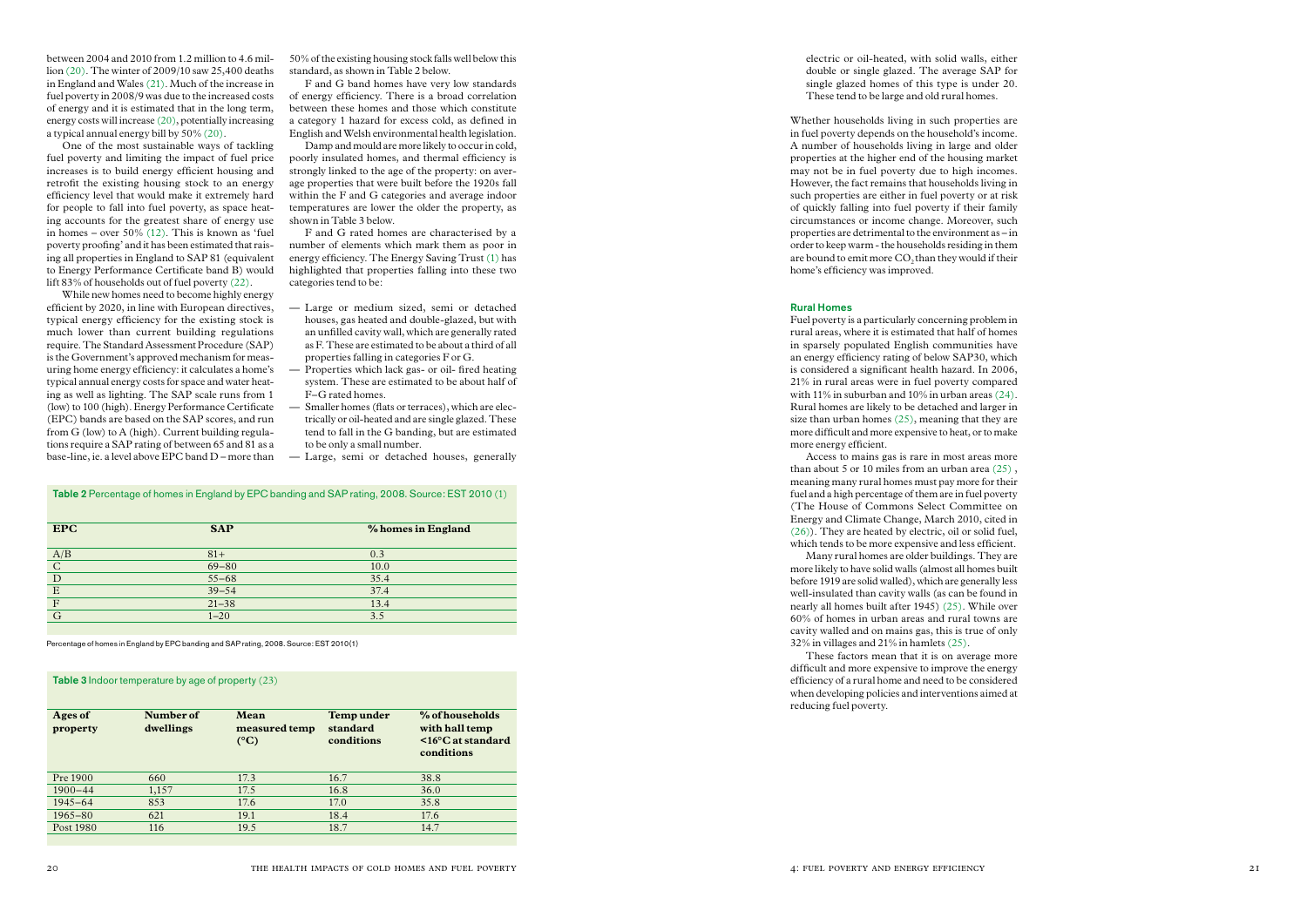The direct health impacts of living in a cold home can be divided into higher risk of mortality and increased morbidity rates. There is a longstanding body of evidence describing the relationship between higher mortality rates in winter and cold temperatures (27) as well as higher morbidity rates (28). Fuel poverty itself is also detrimental to health, especially mental health, through the financial stress that it causes to households.

#### 5.1 Mortality: Excess Winter Deaths

The graph below shows the levels of excess winter mortality over the past ten years. In 2009/2010 there were an estimated 25,400 excess winter deaths. Although this represents a 30% decrease from the previous year due to low levels of influenza (21), the level remains persistently high when compared to other European countries (see Table 5)

The Office for National Statistics calculates excess winter deaths as the difference between the number of deaths in December – March and the average of deaths in the preceding August – November and the following April – July. If a two month period is taken instead of the four months, the peak of excess winter deaths is consistently more than 40% higher than the summer trough (23). Each centigrade degree reduction below 18°C in temperature in the UK corresponds with an extra 3500 deaths (29).

# 5 Direct health impacts of living in a cold home

We could prevent many of the yearly excess winter deaths – 35,000 in 2008/09 – through warmer housing... [Public Health White Paper, 2010]



Number of deaths (thousands)

Figure 2 Excess winter deaths 1999–2010

Source: ONS(18)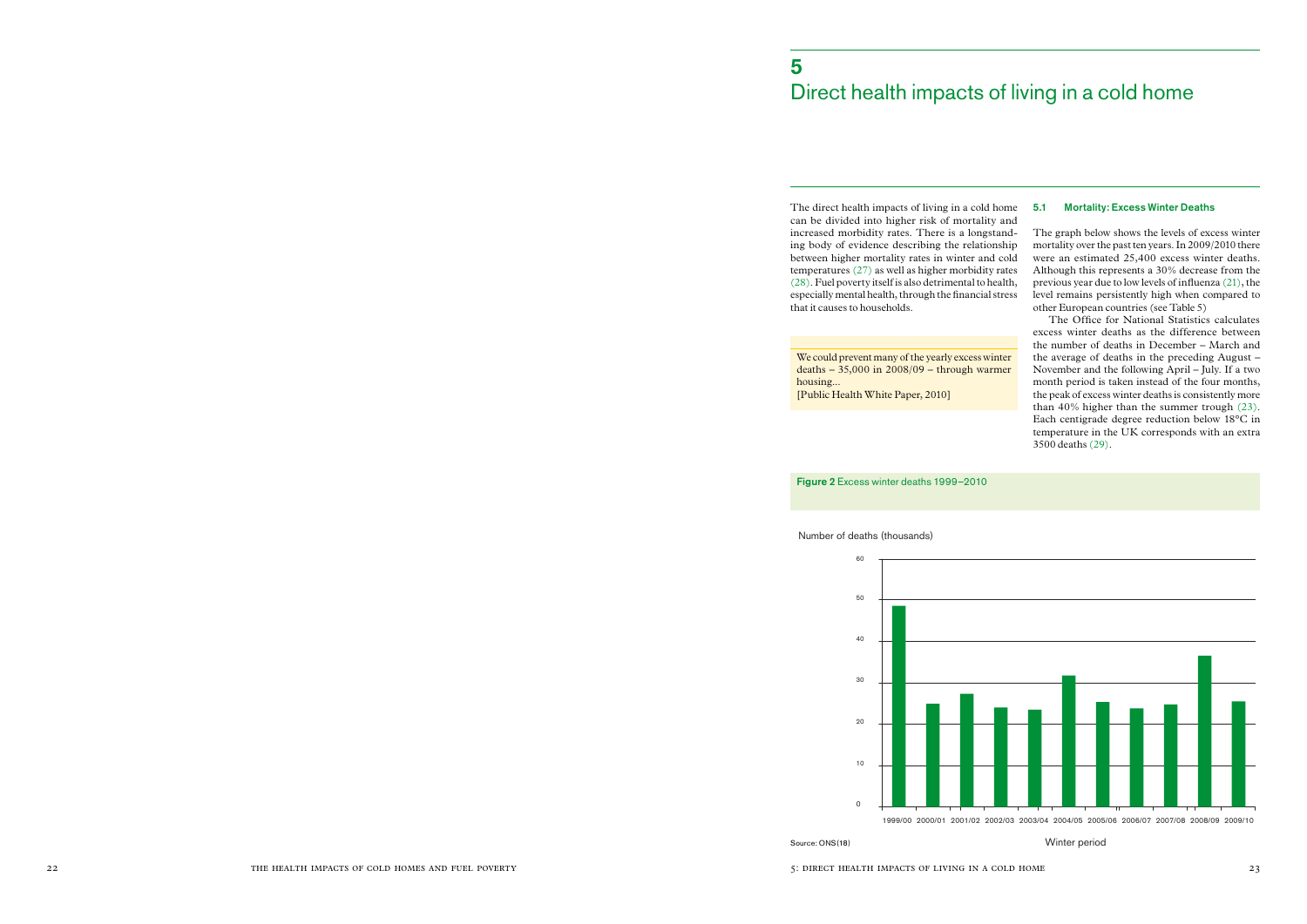The number of excess winter deaths attributable to cold housing

Excess winter deaths occur in both cold and warm housing. However, there is a greater risk of death in colder housing than in the warmest housing. The authors of this report have estimated that 21.5% of all EWDs can be attributed to the coldest quarter of housing, due to it being cold, over and above the amount of deaths which would have occurred had these houses had the same winter excess as the warmest housing. This means that EWDs in the coldest quarter of housing are almost three times as high as in the warmest quarter.

This estimate was based on existing estimates of the risk of excess winter deaths due to living in cold housing, as calculated by Wilkinson in 2001. More recent estimates are not available as there are no comprehensive sets of measured indoor temperatures since the English House Condition Survey stopped collecting such data in 1996.

Wilkinson estimated that, in winter, death rates in the 25% of coldest homes rose to 1.5 times the summer minimum for all types of housing. The corresponding risk ratio for the 25% of warmest homes was 1.3. His estimate was based on mortality rates for the period 1986–1996 in England and Wales and a household sample of 3337.

We used these risk ratios to calculate estimates of excess winter deaths in cold housing and of numbers expected if rates for warm housing applied. The difference between these estimates is the number attributable to the house being cold rather than other factors (e.g. flu epidemics, air pollution, cold outside temperature, etc.). This value was than divided by the average EWDs for the period 1986–1996 in order to calculate the proportion of EWD attributable to cold housing in this period (21.5%). The details of the calculations and key assumptions used to develop the model and calculate the estimate are given in the appendix.

#### Table 5 Coefficient of seasonal variation in mortality (CSVM)<sup>4</sup> in EU-14 (mean, 1988-97)(35)

#### International comparisons

Healy carried out an analysis of excess winter deaths, describing variations in excess mortality in southern, western and northern European countries (35). Table 5 below shows the different levels of excess mortality rates: it is clear that these do not necessarily match different climatic conditions – meaning that often higher rates are found in countries with less severe, milder winter climates ("the paradox of excess winter mortality"), such as Greece, the UK, Spain, Ireland and Portugal. These findings highlight that colder countries, which have had higher building standards than the UK for many years, have much lower rates of excess winter deaths.

For this study levels of fuel poverty were calculated using a set of indicators which included housing conditions, affordability of home heating and energy efficiency levels based on a consensual approach<sup>5</sup> (35). It is suggested by this study that the paradox of excess winter mortality being highest in warmer countries could be explained by the fact that countries with milder climates often have the worst domestic thermal efficiency. Table 6 below shows the countries' differences in thermal efficiency variables and how they relate to the coefficient of seasonal variation<sup>6</sup>: the study shows that cross-country levels of cavity wall insulation, double glazing, and floor insulation are all significant at the 5% level in the model.

The study also analyses the impact of different lifestyle factors on excess winter mortality, in particular smoking and obesity. Interestingly, it shows that there is no relationship between these factors and excess winter mortality despite the fact that these factors are strongly associated with higher nonseasonal mortality rates. The study concludes that variations in mortality rates are due to differences in indoor temperatures, healthcare spending and socio-economic circumstances.

Other studies have supported Healy in associating excess winter deaths with internal temperatures,

| 95% CI                  |
|-------------------------|
| $0.07$ to $0.13$        |
| $0.09$ to $0.13$        |
| $0.09$ to $0.13$        |
| $0.10 \text{ to } 0.14$ |
| $0.08 \text{ to } 0.16$ |
| $0.09$ to $0.17$        |
| $0.11$ to $0.15$        |
| $0.12$ to $0.16$        |
| $0.14$ to $0.18$        |
| $0.15$ to $0.21$        |
| $0.16 \text{ to } 0.20$ |
| $0.19$ to $0.23$        |
| $0.18$ to $0.24$        |
| $0.25$ to $0.31$        |
|                         |
| $0.14$ to $0.18$        |
|                         |

There are many factors which play a part in excess winter deaths: increases in deaths from respiratory and circulatory diseases cause most of the excess winter mortality, influenza is a contributing factor rather than a main cause of death (18). Cold weather, and in particular cold homes, is believed to be a main factor in causing the winter increase of respiratory and circulatory diseases (30).

## $\overline{\textbf{CSVM}}$ Finland 0.10 0.07 to 0.13 Germany 0.11 Netherlands 0.11 Denmark 0.12 Luxembourg 0.12 Belgium 0.13 **France** 0.13 0.11 to 0.15 Austria 0.14 0.12 to 0.16 Italy 0.16 0.14 to 0.18 Greece 0.18 0.15 to 0.21 UK 0.18 0.18 0.16 to 0.20 Spain 0.21 0.19 to 0.23  $I$ reland  $0.21$  0.18 to 0.24 Portugal 0.28 0.25 to 0.31 *Mean 0.16 0.14 to 0.18*

It has been noted by researchers that EWDs do not usually relate to socio-economic deprivation (32–35). This is because socio-economic deprivation indices do not include an energy efficiency variable and although deprivation and fuel poverty are related, they are not the same – the lack of a significant relationship between deprivation and excess winter mortality suggests that in the UK those who are deprived often live in social housing, which is, on average, more energy efficient.

Wilkinson and associates (23) analysed 80,331 deaths from cardiovascular disease in England, between 1986–96, linked by postcode of residence to data from the 1991 English House Condition Survey. Deaths from cardiovascular disease were 22.9% higher in winter months than the average for the rest of the year. There was a statistically significant excess winter mortality seen with the age of the property (28.8% in properties built before 1850 compared to 15% in properties built after 1980) and with poor thermal efficiency ratings, where a gradient can be seen with SAP rating.

Further, there was a strong association between excess winter deaths and lower indoor temperatures, with residents of the 25% coldest homes having around 20% greater risk than those in the warmest. 'The findings provide strong, although not conclusive, evidence that winter mortality and cold-related mortality are linked to sub-optimal home heating' (23).

Table 4 Excess winter deaths by age of property (23)

Circulatory diseases are believed to cause around 40% of excess winter deaths, while respiratory diseases are responsible for about a third (31). Deaths directly attributed to influenza or hypothermia represent a small proportion of excess winter mortality (32). While there is a clear link between marked winter mortality peaks and the incidence of influenza, cold housing still plays a role in the development of health complications from influenza, and there is still excess winter mortality in years when influenza incidence is at a low level. For example, in Scotland in 2000/2001 there were an estimated 1500 to 3000 EWDs while flu rates were lower than 150 per 100,000 (32).

The elderly are subject to the greatest increase in deaths in winter, with 20,200 more deaths in the UK among those aged over 75 years during the winter of 2005/06 compared with levels in the non-winter months. Older people are more likely to be vulnerable to cold weather, partly because they are more likely to have existing medical conditions. Further, their temperature control is weaker because of less subcutaneous fat, making them vulnerable to hypothermia (29). In older people, a 1°C lowering of living room temperature is associated with a rise of 1.3mmHg blood pressure, due to cold extremities and lowered core body temperature (33). Older people are more likely to be fuel poor, as they are likely to spend longer in their homes than other people and therefore require their houses to be heated for longer periods (34).

Other groups are also vulnerable, including children and people with long term illness (30). In addition, many of the most vulnerable members of society spend longer in the home than most, and therefore require the heating on all day, and not just in the morning and evening (31).

| Property age<br>$(n=80,331)$ | Winter<br>deaths | $%$ excess<br>in winter | Risk (95% confidence interval)<br>relative to baseline group | P-value<br>for trend <sup>*</sup> |
|------------------------------|------------------|-------------------------|--------------------------------------------------------------|-----------------------------------|
| Pre 1850                     | 701              | 28.2                    | 1.0                                                          | 0.001                             |
| $1850 - 99$                  | 5,469            | 25.6                    | $0.98(0.88 - 1.09)$                                          | 0.001                             |
| $1900 - 18$                  | 3,063            | 24.1                    | $0.97(0.87-1.08)$                                            | 0.001                             |
| $1919 - 44$                  | 6,978            | 26.0                    | $0.98(0.89 - 1.09)$                                          | 0.001                             |
| $1945 - 64$                  | 6,709            | 23.9                    | $0.97(0.87-1.07)$                                            | 0.001                             |
| $1965 - 80$                  | 6,612            | 17.1                    | $0.91(0.82 - 1.01)$                                          | 0.001                             |
| Post 1980                    | 935              | 15.0                    | $0.90(0.79-1.02)$                                            | 0.001                             |
|                              |                  |                         |                                                              |                                   |

"Diseases of the circulation – including heart attack and stroke – account for around 40% of excess winter deaths. Around one third of excess winter deaths are due to respiratory illness..." [Chief Medical Officer Report, 2009]

\* The p-values test for a trend of increasing or decreasing risk across ordered groups (for example, increasing age). However, in the case of region, there is no logical order and the p-value tests whether the winter excess varies between regions.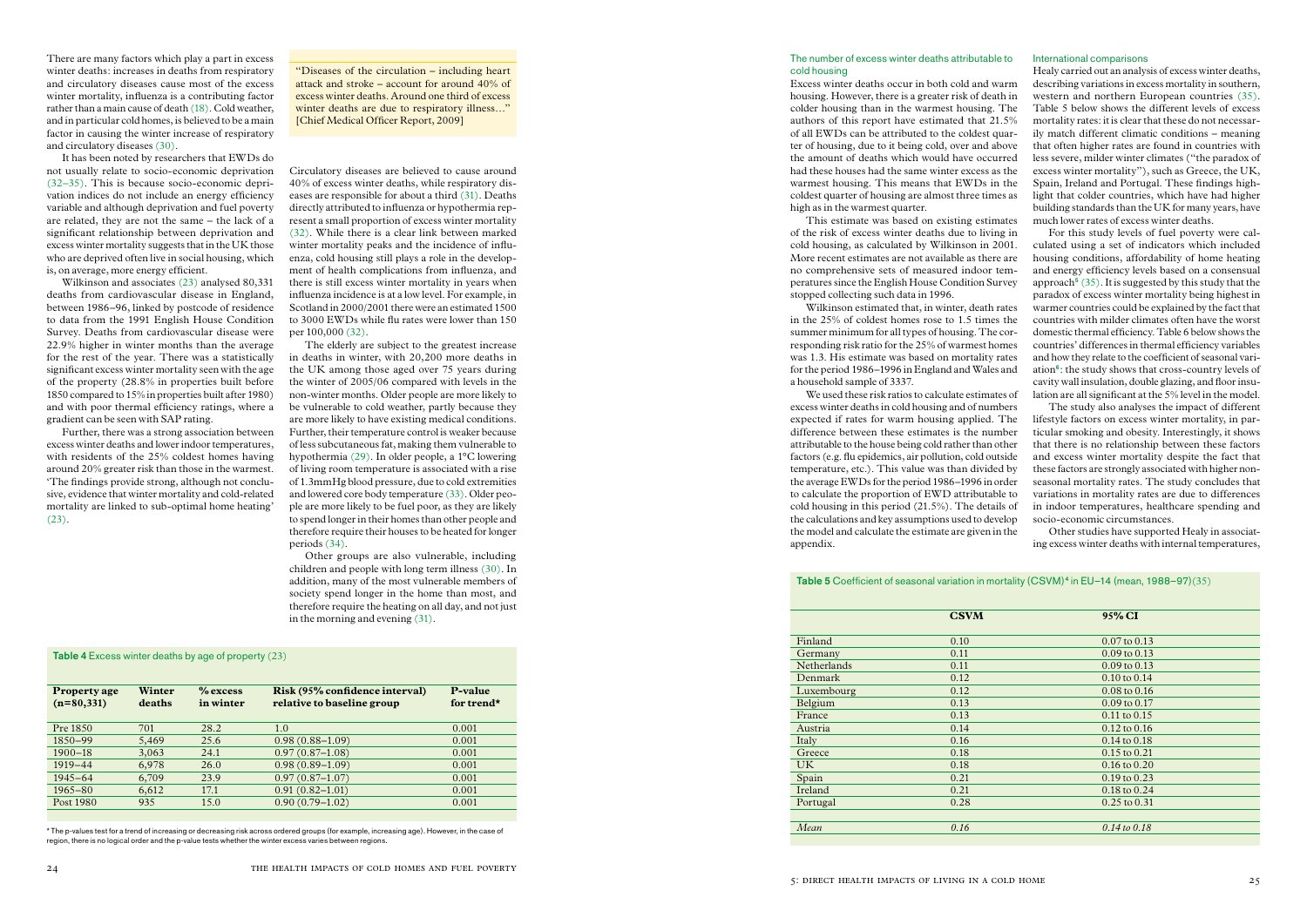Programme (CHP), the New Zealand Housing, Insulation and Health Study (HIHS), and Housing, Heating and Health Study (HHHS), a NATCEN longitudinal study of housing conditions and their association with English children's well-being, and the US Children's Sentinel Nutritional Assessment Programme (C-SNAP).

Liddell concludes that, despite the risks to physi cal health from cold homes, improvements to energy efficiency and the reduction of fuel poverty achieved by some of the programmes had a modest meas urable impact in improving the physical health of adults. However, the potential for measuring such effects is hampered by methodological limitations in the evaluations, including the sample sizes of the studies. Measuring the health impact of improve ments in energy efficiency and reduced fuel poverty is particularly difficult for adults who may have long term health conditions related to cold housing which are the result of lengthy exposure to cold houses. The impacts are easier to measure in children, who are more readily susceptible to changes, and for the elderly who are at higher risk of mortality or developing life-threatening conditions. The main findings across the studies are summarised in the points below, while some of the detail is discussed further in this report:

- Significant effects on the physical health of the **young** were evident, especially in terms of **infants**' weight gain, hospital admission rates, and caregiver-rated developmental status, as well as self-reported reduction in the severity and frequency of **children**'s asthmatic symptoms.
- Mental health impacts emerged as extremely strong amongst both **adults and adolescents** .
- After improvements have been made to homes, health improvements for **adults** were measur able, although modest, and mostly related to per ceptions of physical well-being and self-assessed general health.
- Large-scale studies suggest that impacts of cold temperatures as a function of poor housing on mortality and morbidity are almost certain across the whole population.

#### Circulatory diseases

Much of excess winter mortality can be attributed to cold temperatures, and a significant proportion can be attributed to cold housing. Excess winter deaths that are attributable to circulatory diseases are estimated to be between 40% (43) and 50% (44). Cold affects circulatory health because temperatures below 12 degrees celsius result in raised blood pres sure (Collins et al., 1985, cited in (44)) caused by the narrowing of blood vessels, which also leads to an increase in thickness of the blood as fluid is lost from the circulation. This, with raised fibrinogen levels due to respiratory infections in winter, is associated with increased deaths from coronary thrombosis in cold weather. Increases in blood pressure, along with increased blood viscosity, increases the risk of strokes and heart attacks (31) .

Barnett et al. (45) studied people aged 35–64 in

21 countries who had had a coronary event between 1980–95 and found a small overall increase in the number of heart attacks in cold periods (26.3% events were in 25% of periods). More significantly, fatal events (compared with non-fatal events) were more common in cold than warmer periods. The researchers also found that women were 1.07 times more likely to suffer a coronary event in a cold period than men.

It has been suggested that exposure to cold temperatures only brings forward those events that would have happened within the next couple of weeks (the mortality displacement hypothesis). However, in a Barnett and associates (45) study of cold weather and coronary events, there was no increased odds (above the population average) of experiencing a coronary event during a cold period for people who had previously had heart attacks. This suggests that the cold temperature mechanism affects both high and low risk groups equally.

Although the relationship between cold tempera tures and circulatory diseases is evident, there is little research on the relationship with cold housing. One study, which monitored cardio-vascular health in the elderly population (aged 75 and over) monthly for one year, found that there was no relationship between indoor temperature and excess circulatory ill-health (46). However, there are shortcomings to this research, such as the fact that measures were taken only once a month during a mild winter, and the population in the warm housing was in residen tial or sheltered accommodation, which means that they might have been more vulnerable to ill-health in the first place.

— Countries which have more energy effi-<br>
cold housing is harder to measure than for more and thermal<br>
countries to the heat and the systematically is rovived below.<br>
The case of the state of the state of the state of the Low indoor temperatures have been shown to be associated with poor health (41), excess winter mortality (37), as well as a variety of social and economic problems for residents (38). Trends such as the ageing population, rising unemployment, and an increase in numbers of people working from home will make the need for a warm home even more crucial (39). There are recommendations from the World Health Organization (WHO) to keep indoor temperatures above 18 degrees, but there are also some critical thresholds around acceptable tem peratures in relation to health (40). For instance, the longer an individual is exposed to cold temperatures, the greater risk of harm to health (41). The impact is exacerbated for vulnerable individuals and the colder the temperature the greater the risk of harm:

More recently, research using case control study has shown significant improvements in circula tory health through improvements in the thermal efficiency of housing (47). In this study the blood pressure of individuals subject to interventions fell significant and there were improvements to their general health including self-reported reduction in the use of medication and hospital admissions, while no changes were recorded for the control subjects whose housing had not been upgraded.

During the summer months, heat waves can be detrimental to people's health, and cause additional avoidable deaths. During the heat wave of August 2003, when temperatures were much hotter than usual, it is estimated that there were 2139 excess deaths in England and Wales (48), mostly through circulatory diseases**.** This was particularly signifi cant for those over 75 years of age, and those living in the London region (48), showing that vulner ability to excess heat was found among the elderly population, which is also the most vulnerable to cold temperatures **.** However, urban areas were at higher risk of excess heat. Although many energy efficiency improvements are likely to protect from extreme outdoor temperatures, hot or cold, the problem of summer excess deaths should be taken into consideration when carrying out home energy efficiency improvements, particularly when consid ering materials used and the adequacy of ventilation.

|                    | <b>CSVM</b> | Cavity wall<br>insulation<br>$%$ houses) | Roof<br>insulation<br>$(\%$ houses) | Floor insu-<br>lation $\frac{6}{6}$<br>houses) | Double<br>glazing<br>(% house) |  |
|--------------------|-------------|------------------------------------------|-------------------------------------|------------------------------------------------|--------------------------------|--|
|                    |             |                                          |                                     |                                                |                                |  |
| Finland            | 0.10        | 100                                      | 100                                 | 100                                            | 100                            |  |
| Germany            | 0.11        | 24                                       | 42                                  | 15                                             | 88                             |  |
| <b>Netherlands</b> | 0.11        | 47                                       | 53                                  | 27                                             | 78                             |  |
| Sweden             | 0.12        | 100                                      | 100                                 | 100                                            | 100                            |  |
| Norway             | 0.12        | 85                                       | 77                                  | 88                                             | 98                             |  |
| Denmark            | 0.12        | 65                                       | 76                                  | 63                                             | 91                             |  |
| Belgium            | 0.13        | 42                                       | 43                                  | 12                                             | 62                             |  |
| France             | 0.13        | 68                                       | 71                                  | 24                                             | 52                             |  |
| Austria            | 0.14        | 26                                       | 37                                  | 11                                             | 53                             |  |
| Greece             | 0.18        | 12                                       | 16                                  | 6                                              | 8                              |  |
| <b>UK</b>          | 0.18        | 25                                       | 90                                  | $\overline{4}$                                 | 61                             |  |
| Ireland            | 0.21        | 42                                       | 72                                  | 22                                             | 33                             |  |
| Portugal           | 0.28        | 6                                        | 6                                   | $\overline{2}$                                 | $\overline{3}$                 |  |
|                    |             |                                          |                                     |                                                |                                |  |

- cient housing have lower EWDs.
- There is a relationship between EWDs and low SAP rating/low indoor temperature.
- EWDs are almost three times higher in the coldest quarter of housing than in the warmest.
- 21.5% of all EWDs are attributable to the coldest quarter of housing, because of it being colder than other housing.
- Around 40% of EWDs are attributable to cardio-vascular diseases.
- Around 33% of EWDs are attributable to respiratory diseases.

demonstrating a strong association between excess winter mortality and levels of domestic heating (33) or protection from low outdoor temperatures (36) .

#### **Summary**

#### 5.2 Morbidity: Health Conditions

The main health conditions associated with cold housing are circulatory diseases, respiratory problems and mental ill-health. Other conditions influenced or exacerbated by cold housing include the common flu and cold, as well as arthritis and rheumatisms. The level to which such conditions rise during the winter months and their relationship with cold housing is harder to measure than for mortality, which is systematically recorded. The literature on excess winter morbidity is reviewed below.

- Temperatures that are lower than 16 degrees appear to impair respiratory functions.
- Temperatures below 12 degrees place strain on the cardiovascular system.
- Temperatures below 6 degrees place people at risk of hypothermia.

Liddell (42) has reviewed the main large scale stud ies of the health impacts of fuel poverty carried out over the past 10 years. These were the Warm Front Evaluation, the Scottish Central Heating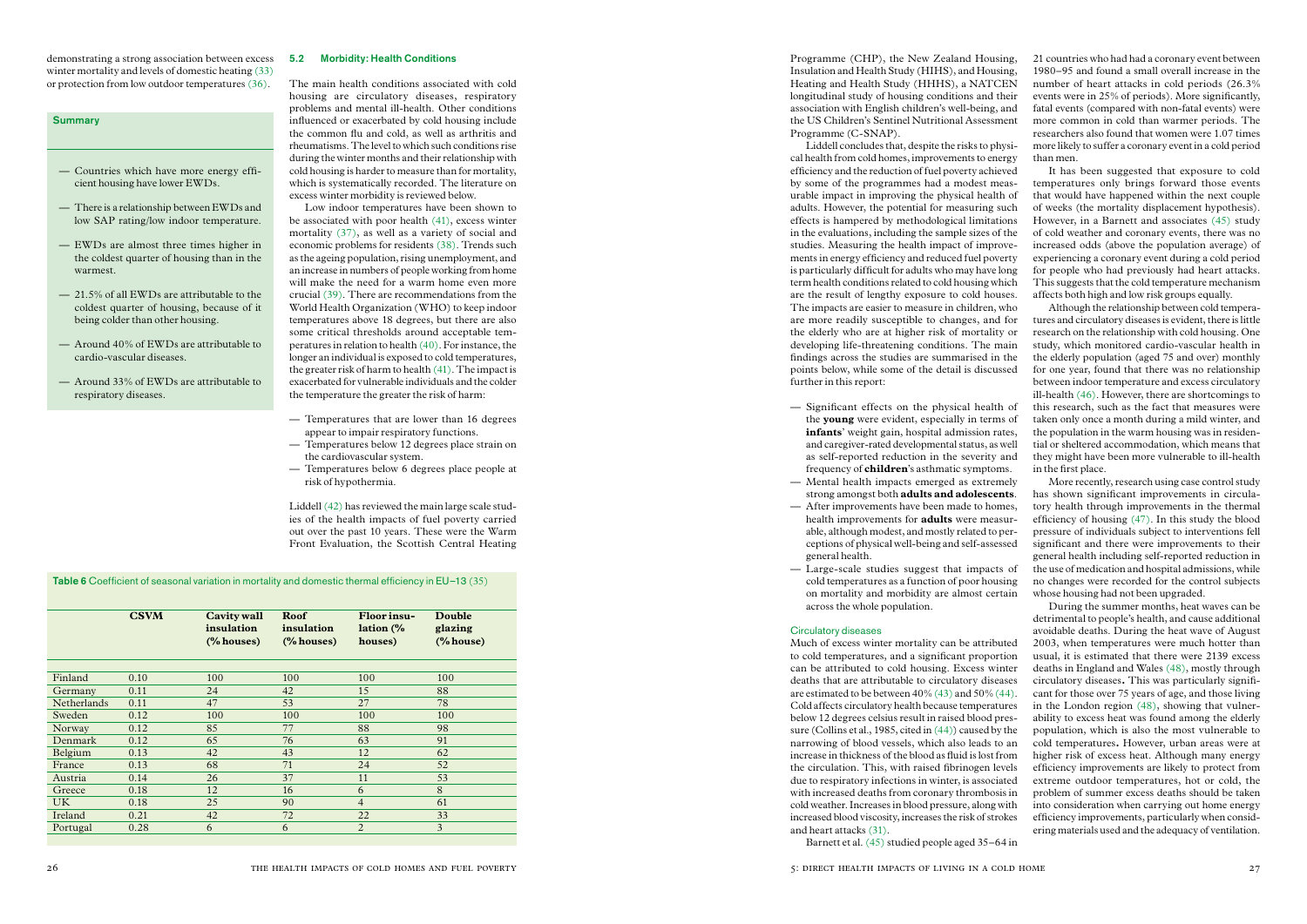a number of concerns surrounding home energyefficiency measures and their negative impacts on health. Insufficient ventilation in increasingly airtight houses may lead to increased levels of indoor pollutants such as radon, carbon monoxide, nitrogen dioxide, and formaldehyde, and the higher relative humidity might promote growth of mould and dust mites, which are implicated in the development and worsening of asthma.

Risk of overheating in heatwave conditions, increasing the risk of illness and death from conditions, most commonly cardio-vascular and respiratory disease, is a further concern. These impacts, however, are not a result of home energy-efficiency measures per se, but rather inappropriate choice and maintenance of ventilation systems and design and refurbishment of buildings, and these are the issues that should be addressed. These findings around worsening of respiratory health in a minority of cases receiving increased air-tightness in the home reiterate the importance of ensuring adequate and high-quality refurbishments of the existing stock.

#### Mental health

The NATCEN study found that lack of affordable warmth was associated with multiple mental health risk for young people, meaning that they manifested four or more negative mental health symptoms: 28% were classified as having such risk, compared to 4% of young people who had always lived in warm homes (19). A significant proportion of children living in cold homes felt unhappy in their family – 10% as opposed to 2% of the group living in warm homes. Complementary studies point to the fact that young people living in cold homes try to find respite and privacy in other venues outside home, where they are more exposed to mental health risks  $(62, 63)$ .

A study carried out by Shelter in 2006 suggested that children in bad housing conditions, including cold homes, are more likely to have mental health problems, such as anxiety and depression, to contract meningitis, have respiratory problems, experience long-term ill health and disability, experience slow physical growth and have delayed cognitive development (60). These adverse outcomes reflect both the direct impact of the housing and the associated material deprivation.

Medical conditions exacerbated and/or complicated by exposure to cold and which show winter associations include diabetes complications, certain types of ulcer exacerbations, osteoarthritis knee pain severity and hip fracture (29). Chronic conditions may also lower body metabolism which means the body generates less heat, while stroke, Parkinson's disease and dementia restrict activity, slowing body heat generation and conservation (29). Cold housing may also delay recovery following discharge from hospital  $(64)$ .

The Warm Front and the Scottish CHP evaluation assessed mental health impacts on adults and both found that effects were prominent in the mental health domain, in particular for borderline anxiety and depression. In the short and medium term, receiving a Warm Front package is associated with significantly better mental health. The study showed that as average bedroom temperature rose, the chances of occupants avoiding depression increased. Residents with bedroom temperatures at 21°C are 50% less likely to suffer depression and anxiety than those with temperatures of 15°C (61).

Even greater impacts were found in the New Zealand HIHS study. This could perhaps be accounted for by the fact that all households were at clinical risk in the New Zealand study. "It is possible that the joint effects of fuel poverty and ill health (especially if one is perceived to exacerbate the other) generate a significantly greater toll on mental health

than might be evident in a more diverse range of healthier households." (42)

Hajat, Kovats & Lacowycz (50) found that GP consultations for respiratory tract infections can increase by up to 19% for every one degree drop in mean temperature below five degrees celsius. Hospital admissions for respiratory conditions and ischaemic heart disease (reduced blood supply to the heart) also increase substantially during winter months  $(51)$ .

#### Other conditions

As part of the Warm Front health impact evaluation, Gilbertson and associates (58) conducted semistructured interviews with 49 households which received home energy improvements under the scheme from five urban areas. Almost all reported improved and more controllable warmth. Two thirds of participants reported improved comfort, while those with limited mobility all acknowledged the warmer home environment as beneficial. 20% reported less minor illness during the winter. The Warm Front health impact evaluation also found improvements to mental health and emotional security. 24.5% reported feeling more relaxed and content, 55.1% reported feeling better, and 26.5% reported better mood and temperature (58).

The Warm Front health impact evaluation found that 24.5% of respondents reported easing of chronic conditions such as arthritis (30).

A child who develops asthma this way is likely to have it for many years and possibly life, and this is particularly concerning given 2009 estimates that 1.1 million children in the UK are affected by asthma (39). Brambleby and associates (56) estimated the cost of asthma is at least  $\angle$  647 millions per annum, just under 1% of the national NHS budget in 2008  $(39)$ 

> A survey-based evaluation of a programme to tackle fuel poverty by installing energy efficiency measures in homes in a rural community in Northern Ireland demonstrated that energy efficiency intervention can lead to improvements in

Despite evidence of unusually hot summers causing excess summer deaths in the UK, these excess summer death rates are relatively low in comparison to excess winter deaths. Excess summer mortality sometimes receives considerable media attention as it did during the heat wave of August 2003. Excess summer mortality occurs to a lesser, though still notable, extent in England and Wales. Circulatory morbidity and mortality are higher in the winter than even the warmest of UK summers. The increase in the number of heart attacks during the winter months and an analysis of excess non-fatal heart attacks and strokes in relationship to cold housing is an obvious avenue of research to explore the causes of increased cardio-vascular morbidity during the winter months.

> *Interviewer*: If you are cold in your house, what effect does that have on your life in general? *Respondent*: It makes you feel depressed, very much so. (Edwin, single middle aged) [Harrington et al, 2005]

#### Respiratory problems

Cold air affects the normal protective function of the respiratory tract, with increased bronchoconstriction, mucus production and reduced mucus clearance. The relationship between respiratory problems and cold temperatures is evident in the seasonal level of contact between sufferers and the healthcare services. Increased contact for adults during the winter months has been related to fuel poverty (49), and increased contact and symptoms for children has been strongly associated with cold housing (42).

Afza & Bridgman (52) support this in their paper which looks at the contribution of respiratory disease to the burden of excess winter (November-February) hospital admissions in the North Staffordshire district, 1995–2000. They found that respiratory disease related emergency admissions increased twofold in the winter months. Cold, damp houses also promote mould growth, which lowers resistance to respiratory infections, thus increasing the risk of respiratory morbidity during winter (31).

A study by Gilchrist (53) focused on measuring morbidity in relation to fuel poverty: costing emergency respiratory admissions followed by the probability of dying following admission. The paper could not conclude whether there was a relationship between mortality and fuel poverty, but it showed that morbidity counts rise with increasing fuel poverty risk, with a notably large effect in December, over and above the underlying effect of winter itself. Effects were particularly relevant for age and gender, with higher counts for older people and lower counts for women.

A time series analysis of short-term effects of temperature on daily GP consultations made by people over 65 for lower (LRTI) and upper respiratory tract infections (URTI) was conducted over a ten year period (1992–2001) in 16 urban UK locations

(54). This showed an association between low temperatures and an increase in LRTI consultations in all 16 locations. A slightly weaker relationship was observed in the case of URTI consultations.

Importantly, a large scale study which looked at residents aged over 65 in the London Borough of Newham, calculated 'excess winter morbidity' (EWM) based on emergency hospital episodes for all respiratory diagnosis codes, and ranked this against a Fuel Poverty Index (FPI) which included factors of energy efficient housing, low income, householder age and under-occupation. The FPI was shown to be a predictor of EWM, indicating supporting evidence of a relationship between energy-efficient housing and winter respiratory disease among older people (28).

Barnes, Butt & Tomaszewski (19) used the Families & Children Survey to estimate that 13% of children spent at least a year living in inadequately heated accommodation between 2001–05. Damp is more likely to occur in cold, poorly insulated homes, and this often results in mould which may trigger an allergic response such as asthma. Children living in damp, mouldy homes are between 1.5 and 3 times more prone to coughing and wheezing – symptoms of asthma and other respiratory conditions – than children in dry homes (55) (Peel et al 1998, cited in (19)). Children persistently living in accommodation with inadequate heating and poor conditions were more than twice as likely to suffer from chest and breathing problems, such as asthma and bronchitis (19).

Adequate heating systems have been shown to improve asthma symptoms and home energy improvements have reduced the number of sick days off school by 80% in children with asthma or recurrent respiratory infections (57).

The Warm Front Programme showed that a majority of participants suffering from respiratory problems reported improvements in breathing, however a small but significant proportion felt that the new heating systems aggravated their chest conditions (58). Bone and associates (59) also highlight

"I'm all right, but I worry about my husband because he's got bronchitis. In the summer, he can do the dishes in the kitchen. But in the winter, he can't because it's too cold in there because of the draught coming in from the roof." (Susan, retired couple) [Harrington et al, 2005]

> *Interviewer*: How important is being warm for you?

> *Respondent*: Very, because I can't stand the cold very much because I get pains in my legs from the cold. (Claire, young mother, living with husband and children) [Harrington 2005]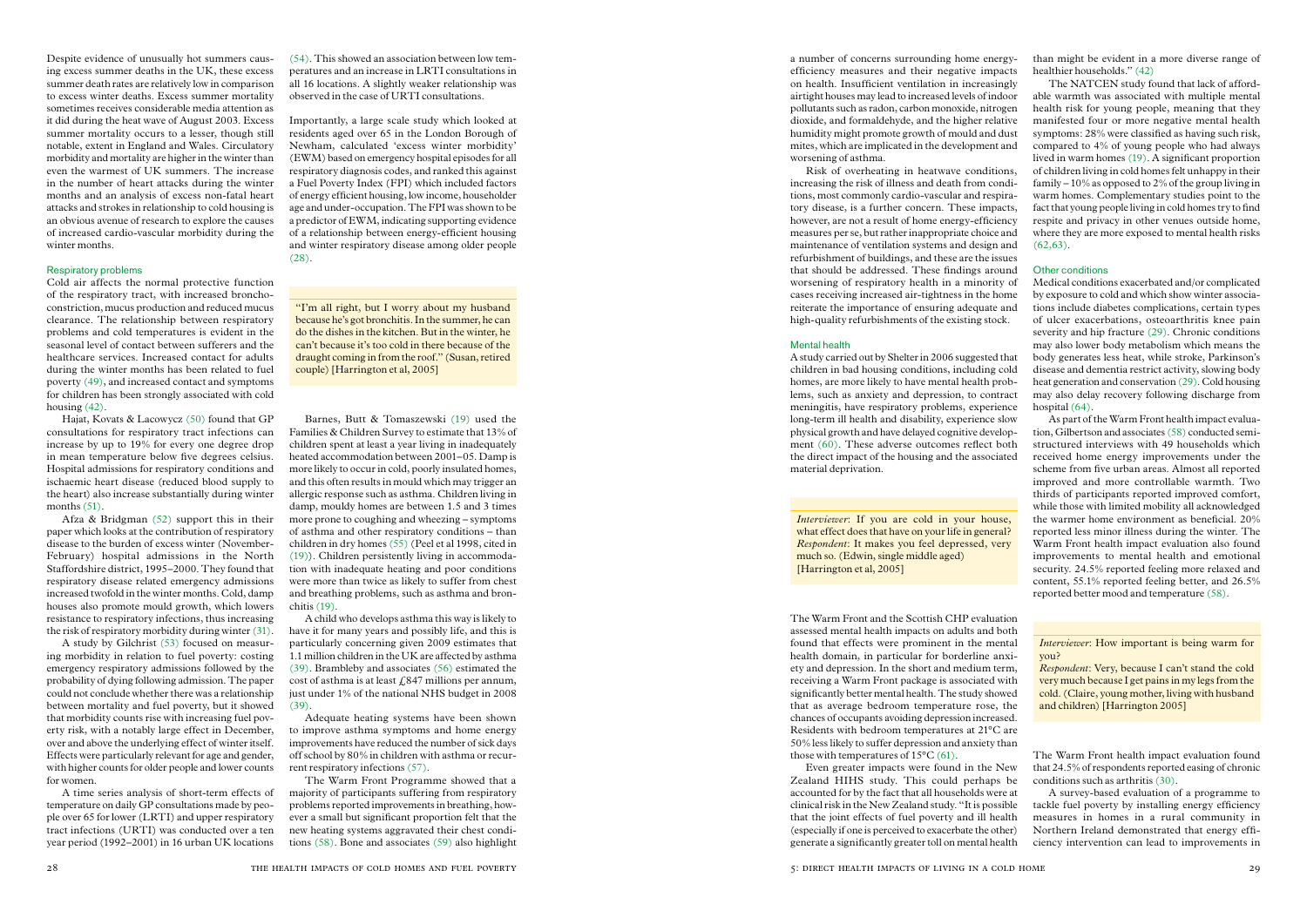health and well-being, increased levels of comfort in the home and a reduction in the use of health services. Key findings include a reduction in the occurrence of condensation, a reduction in the numbers of people reporting arthritis/ rheumatism, a reduction in the use of health services, an increase in temperature satisfaction for those who had a new heating system installed, and for those who did not, there was an increase in benefit uptake (70).

> Evans (65) carried out a study of wider housing quality and children's health and well-being. Housing quality was based on an observer-rated standardised index<sup>7</sup> which included indoor temperature, as well as other variables (structural quality, privacy, hazards, cleanliness/clutter, and children's resources). The study found that independently of household income, children residing in poorer quality housing have more psychological symptoms and less task persistence than their counterparts living in better quality housing. There were no gender differences. The research showed not only that housing quality is associated with psychological health in children, but that it may also affect certain aspects of children's motivation. The motivational data suggests that chronic exposure to poor housing conditions may lead to greater helplessness<sup>8</sup>.

Cold conditions can also increase the risk of minor illnesses. The common cold replicates faster in a cold nose whereas the immune system becomes more sluggish in colder temperatures, meaning a common cold is more likely to develop. This can have more severe consequences for patients with existing conditions, as it may lead to a chest infection in patients with chronic obstructive pulmonary disease (COPD) (44).

#### **Summary**

Warmer homes could bring potential physical health benefits from improvements in cooking and nutrition. Interviews with participating households as part of the Warm Front health impact evaluation found that 10% of householders felt more and better quality food could be purchased because of cost savings, and 20% reported improved cooking since previously cold kitchens were now comfortable to work in  $(58)$ .

Significant improvements in health-related quality of life were found in a randomised controlled trial of home insulation, which concluded that targeting home improvements at low-income households significantly improved social functioning and both physical and emotional well-being (including respiratory symptoms) ((41) cited in (66)).

The level of energy efficiency affects people with low incomes more severely because it affects life chances and how they spend disposable income on other basic items such as food and clothing (14). Poor families will face the choice to "heat or eat": either less money can be spent on basics such as a sufficient, healthy diet (with obvious health impacts such as obesity or malnutrition), or less can be spent on heating their homes to a reasonable temperature.

*Interviewer*: Do you think being warm is connected to your health? *Respondent*: Yes, because you can catch more colds [if colder]. (Betty, retired couple) [Harrington 2005]

> Bhattacharya and associates (67) looked at the impact of cold weather periods on family budgets and nutritional outcomes in poor American families. Their results suggested that these families tended to decrease spending on food by a similar amount to the extra spent on fuel during cold spells, and both children and adults reduced their caloric intake by about 200 calories in winter months. Rich families, on the other hand, increased spending on food, demonstrating that deprived families are more likely

to suffer from some of the indirect impacts of cold weather.

Cold, damp homes increase the risk of arthritic symptoms. This impacts on strength and dexterity, which both decrease as temperatures drop, increasing the risk of non-intentional injuries. A cold house increases the risk of falls in the elderly (31). Domestic accidents, including fatalities, are more common in cold homes in winter. This can result in periods of prolonged immobility, making it even more difficult to keep warm (44).

Social isolation among older people is exacerbated by living in a cold home. Costly fuel bills prevent them from going out, they fear returning, already feeling cold, to a cold home, or they are reluctant to invite friends into a cold house (44). Older people who are unable to keep their homes warm, who have a health condition exacerbated by the cold or have sustained injuries due to the cold, may need increased care or need to go into residential care, increasing the financial burden on the country (44).

Some respondents to a survey carried out after the Warm Front programme tended to think of cold indoors as exacerbating health problems rather than causing them. This may illustrate lay beliefs rather than the absence of causality, but it also shows a clear perception on the part of the respondents that cold housing had an impact on their well-being. In particular, respondents identified positive effects of warmer homes on social relationships and mental health (68).

## 6 Indirect health impacts of living in a cold home

- There is a strong relationship between cold temperatures, cardio-vascular and respiratory diseases, which has been associated with fuel poverty and cold housing.
- Children living in cold homes are more than twice as likely to suffer from a variety of respiratory problems than children living in warm homes.
- Mental health is negatively affected by fuel poverty and cold housing for any age group.
- More than 1 in 4 adolescents living in cold housing are at risk of multiple mental health problems.
- Cold housing increases the level of minor illnesses such as colds and flu and exacerbates existing conditions such as arthritis and rheumatisms.

*Interviewer*: If you're cold in your own home, what effect has that on your life in general?

*Respondent*: Terrible. Sometimes we go to bed at 7 o'clock, and all our regular visitors know it's pointless coming after that time because they know where we are. We find it easier to go upstairs to sit underneath the blankets to keep warm. (Evelyn, middle aged couple) [Harrington 2005]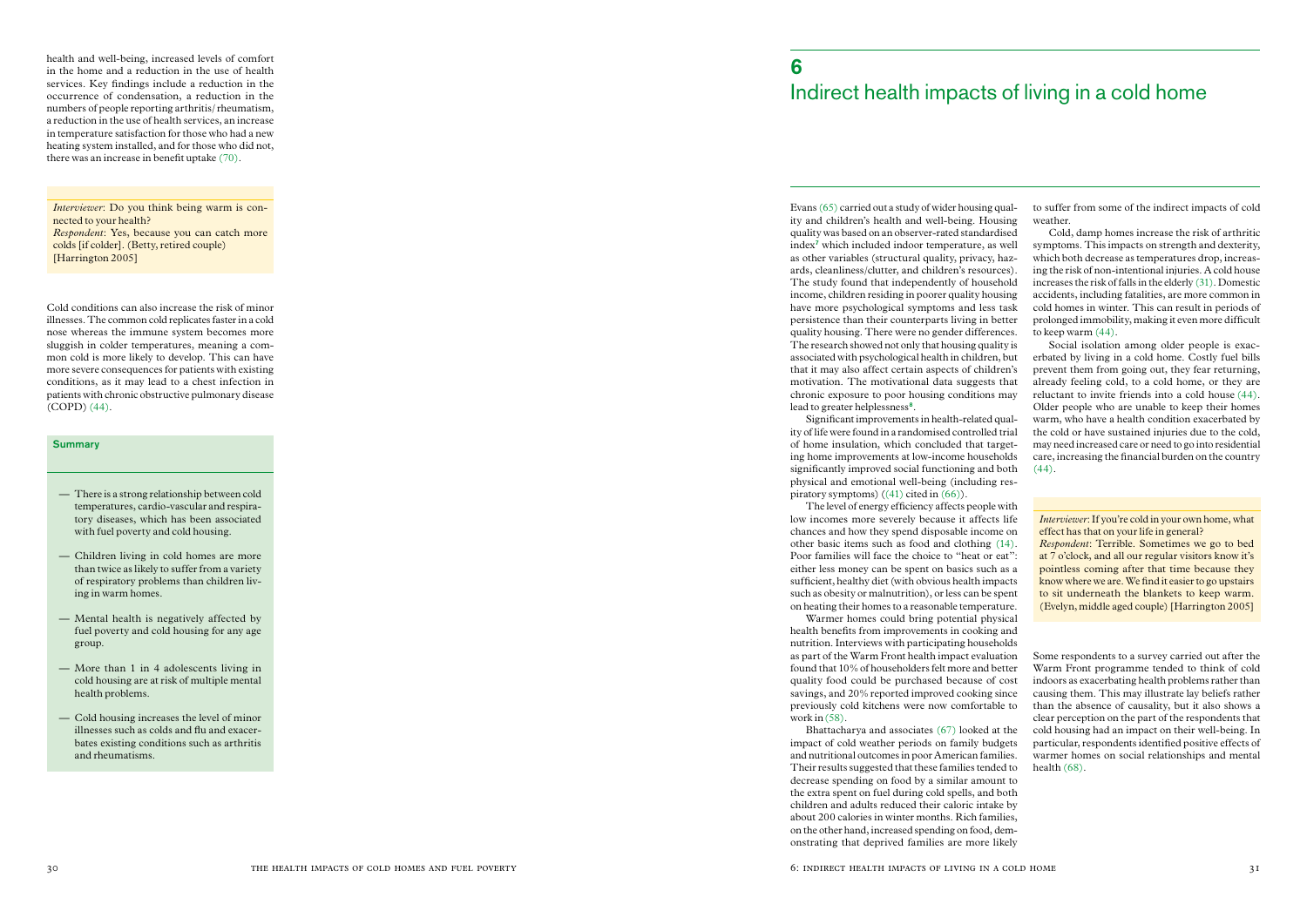Cold housing and fuel poverty not only have direct and immediate impacts on health, but also indirect impacts and a wider effect on well-being and life opportunities, as well as on climate change. The evidence reviewed in this paper shows the dramatic impact that cold housing has on the population in terms of cardio-vascular and respiratory morbidity and on the elderly in terms of winter mortality. It also highlights the stark effect that fuel poverty has on mental health across many different groups, while also having an impact on children and young people's well-being and opportunities.

Addressing energy inefficient housing and bringing all homes up to a minimum standard of thermal efficiency would have the strongest positive impact on the poorest households, even though households from a variety of socio-economic backgrounds are likely to be residents of such properties.

The Energy Savings Trust estimate that the overall total cost of improving to an E band all F and G homes would be  $f12.5$  billion. Other estimates for upgrading all fuel poor homes to a SAP 81 range from  $\ell$ ,21 to  $\ell$ ,28 for England or  $\ell$ ,49 to  $\ell$ ,64 billion for the whole of the UK (71). If all homes in England were brought up to an EPC E band, 9.4Mt CO2 would be saved, just under 2% of the UK's net CO2 emissions<sup>10</sup>. Major energy efficiency retrofit programmes that would bring homes to a SAP of 81 have been estimated to reduce fuel bills of the fuel poor by half, thus removing 83% of fuel poor households from fuel poverty, as well as reducing CO2 emissions related to domestic energy requirements by over 50% (22).

NHS costs are associated mainly with morbidity rather than mortality, and the Department of Health in 2009 estimated that for every cold-related death there are eight non-fatal hospital admissions (39). In the coldest months of the year, NHS expenditure was reported as rising by 2% in 1998 (Hansard 1998, cited in (39)) , and Brenda Boardman estimated that the annual cost to the NHS of cold-related ill-health is almost certainly in excess of  $\mathcal{L}$  billion (39).

A medium scenario model for fuel price increases developed in 2008 predicted fuel poverty in England to jump to four million by 2016 if improvements to the energy performance of the housing stock, and growth in the incomes of low-income households, were maintained at only current rates (69). Fuel poverty has now already risen to this level because the fuel price increase was much higher than the model predicted: the current energy efficiency of the existing housing stock is unable to mitigate such high increases. However, it is unlikely that anyone living in a dwelling built to current and near-future standards will be at any risk of being in fuel poverty (70). The Government should aim to make improving energy efficiency standards a priority: any step forward in achieving certain minimum standards in the existing housing stock will reduce the risk of fuel poverty for current and future households and bring associated health benefits.

The investment in energy efficiency measures can also help with neighbourhood renewal by creating more local jobs and improving local economies (10). Area based approaches such as the Community Energy Savings Programme currently being trialled throughout the UK could help to deliver this. Such investment can bring vitality to the green economy, work opportunities in the building industry and opportunities for up skilling the building workforce  $(14)$ .

### **Summary**

An investment in upgrading all homes in England would be recouped though savings in energy consumption and NHS costs; additional savings would be gained through mitigating climate change, while achieving large scale environmental and social benefits through the number of lives saved and improved health and quality of life for all households affected by cold housing and fuel poverty.

## 7 **Conclusions**

Improving the energy efficiency of the existing stock is the only long-term sustainable way of ensuring a number of multiple gains: environmental gains, health gains, the mitigation of climate change and social gains through a reduction in health and environmental inequalities. It is also a good lever to stimulate the economy and the labour market in relation to the green economy, as well as providing opportunities for the up-skilling of the workforce in building construction and related sectors.

Government policy documents and reports, including the Chief Medical Officer report of 2009 and the recent Public Health White Paper, recognise the tangible impact of cold housing and fuel poverty on people's health and well-being. However, there is a clear contradiction between the Government's recognition of the link between health and cold housing, its statements of support for the reduction of fuel poverty and  $CO<sub>2</sub>$  emissions and its lack of identifiable commitment to support this agenda through regulation, target setting, guidelines, or funding. The recent cuts to Warm Front with its clearly reported

#### 6.1 Social benefits of improved housing

The main benefits arising from improving the thermal efficiency of the existing housing stock are the beneficial effects on the health of residents and the reduced carbon emissions from heating needs. However, there are other benefits to warmer homes and to investing in thermal efficiency.

A study found that an increased duration of living in inadequately heated accommodation is significantly associated with having multiple negative outcomes across the range of the Every Child Matters outcomes framework<sup>9</sup>. For example, 67% of children who persistently lived in inadequately heated accommodation had not had a holiday in the past year compared to 50% who lived in inadequately heated accommodation on a short term basis, they were more likely to feel safe and less likely to fail to attend school (19).

Further, an increased duration of living in inadequately heated accommodation is significantly associated with having no quiet place at home to do homework (19). This may be because the family can afford to only part heat their home and heating is focused on the most used (and therefore noisiest) rooms. This can affect a child's educational attainment and therefore work opportunities in later life (31). Educational and work factors are particularly important determinants of long-term health (66): cold housing, its impact on family life and early years can heavily weight on other spheres of life, which affect long-term health outcomes.

- Cold housing negatively affects children's educational attainment, emotional wellbeing and resilience.
- Fuel poverty negatively affects dietary opportunities and choices.
- Cold housing negatively affects dexterity and increases the risk of accidents and injuries in the home.
- Investing in the energy efficiency of housing can help stimulate the labour market and economy, as well as creating opportunities for skilling up the construction workforce.

"The annual cost to the NHS of treating winterrelated disease due to cold private housing is  $£859$ million. This does not include additional spending by social services, or economic losses through missed work. The total costs to the NHS and the country are unknown. A recent study showed that investing  $\ell$  in keeping homes warm saved the NHS 42 pence in health costs..."

[Chief Medical Officer Report, 2009]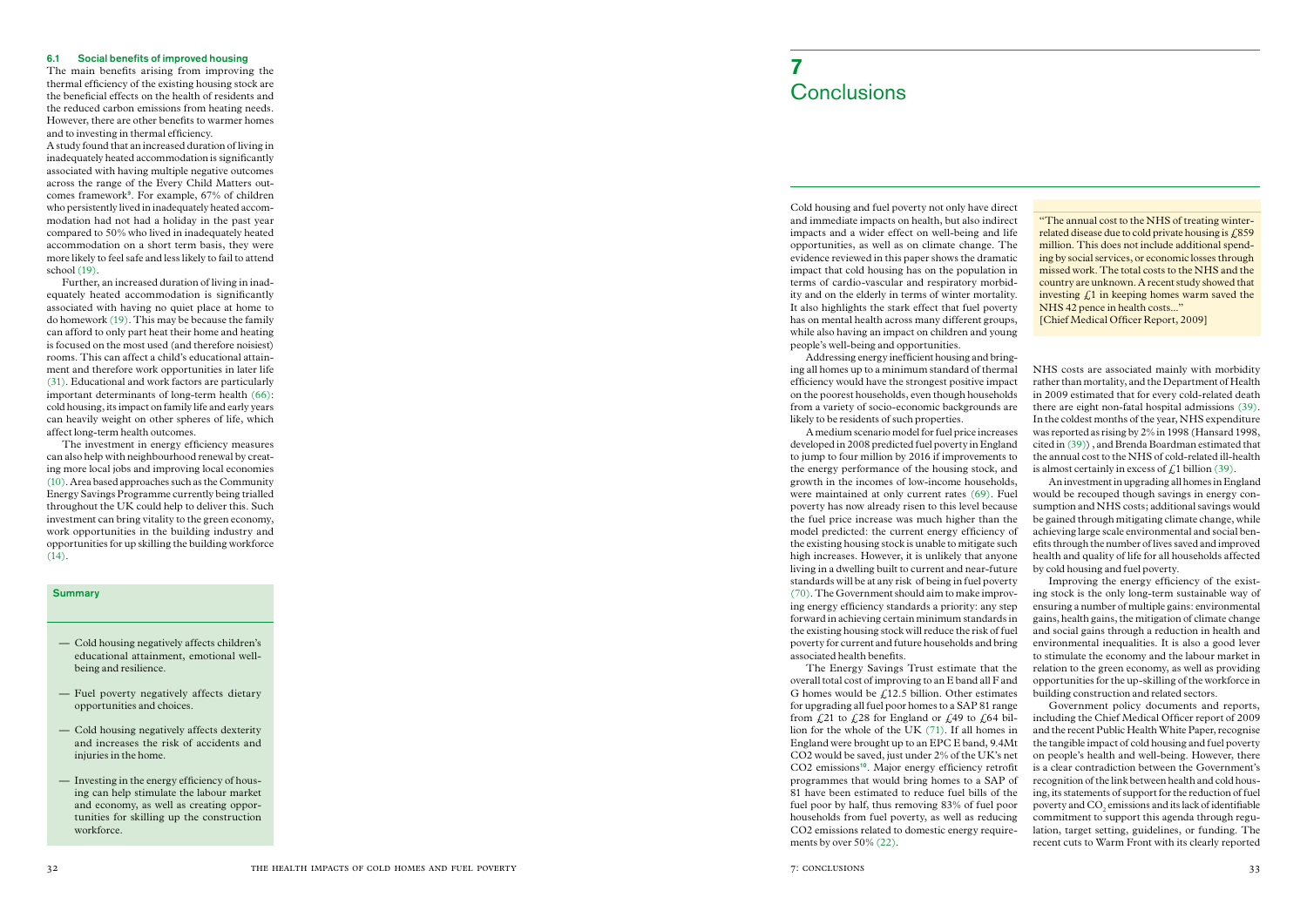#### 7.1 Policy Recommendations

The studies reviewed in the sections above have shown not only that cold housing and fuel poverty have an impact on physical and mental health, but also that policies aimed at improving the thermal efficiency of homes and reducing fuel poverty can reduce mortality and morbidity. In this section we propose some areas for policy development and highlight interventions that are likely to have the greatest impact in improving cold homes and reducing fuel poverty.

The Energy Saving Trust (EST) has carried out an analysis of the measures needed to improve all houses to SAP39, thereby getting rid of all F and G homes (17% in 2008). The main measures needed are loft installation, full cavity wall insulation, a modern gas condensing boiler and double glazing. These homes will cost less than  $\text{\textsterling}3000$  to raise to a band E. However, there are a small proportion of hard to make decent homes which will cost more than  $\ell$ ,5000 to bring to an E band. These should not be ignored when considering policy assistance measures.

Improving the energy efficiency of housing has to occur in all communities, across the social gradient and not just where it might be 'easy'. At times the households in most urgent need are those who are least likely to access support, such as tenants in the private rental sector, or who live in homes that are hardest to upgrade such as older rural housing.

- 1 It is vital that programmes and funding remain in place to reduce fuel poverty and improve the health of those on low incomes through improvements in the energy efficiency of homes at no cost to vulnerable consumers. Such funding should be provided to low income households through a renewed Warm Front Scheme and through the proposed Energy Company Obligation (ECO), which is currently planned to pass the costs on to consumers, regardless of income, though not upfront and with potential longer-term savings. This scheme needs to be adequately financed and its details should ensure that low-income households and vulnerable groups should be exempt from meeting costs.
- 2 The Warm Front programme, which provided a package of insulation and heating improvements to qualifying households, has been shown to have a positive impact on mental health, alleviating respiratory problems in children and reducing deaths among older people (61). In the context of increasing energy prices and an ageing population, as well as the need to mitigate climate change and adapt to more extreme weather events, it is recommended that the Warm Front Scheme is not only renewed to at least its pre-CSR levels, but its eligibility criteria widened or at least maintained, rather than restricted as is currently proposed.

While an estimated  $\angle$  5 to  $\angle$  8 billion annually is needed to address fuel poverty (71), ECO is planned to deliver only about  $\mathcal{L}$ 1 billion of investment through energy companies' contribution (72), while other existing schemes and requirements are being either reduced or abolished. The Government's current support and financial commitment to addressing the problem of poor thermal efficiency of housing remains inadequate, given the potential it has to improve the health and well-being of the population and to help mitigate climate change.

A number of households who received improvements through the Warm Front programme reported a preference for retaining colder homes following improvements. Such preference was based partly on a long-term adaptation to low temperatures experienced throughout life and partly on lay beliefs of what constitutes a healthy temperature (73).

- 3 Funding mechanisms must be in place to enable households across all tenures to upgrade their homes. However, beyond supporting low income households in any area, more intensity of intervention is also needed on two other levels: deprived areas should be targeted through programmes such as the Community Energy Savings Programme, and poor quality housing should be targeted through the introduction of a renewed energy-focused Decent Homes Standard, as suggested by the Communities and Local Government Committee (75). Low-income households could also be aided by further increasing targeting for the social housing sector, as suggested by the Home Energy Management Strategy, which proposed a minimum SAP standard of 70 for all social housing, as well as further action engaging with landlords to improve efficiency in the private rental sector (76).
- More appropriate legislation must be developed on the side of tenants in private rented accommodation who are put off seeking help to make energy efficiency improvements to their homes. The Government should develop targets for upgrading the energy efficiency of the existing stock, including some form of minimum energy efficiency regulation for the private rental sector, which is supported by the Fuel Poverty Advisory Group (20). This could be facilitated through a statutory register for landlords held by local authorities, which could help identify non-decent homes, at risk households and implementation of regulation. This has the potential of raising 150,000 households from fuel poverty if privately rented F and G rented properties were brought up to a band E (72).
- 5 National Indicators are effective levers for local action and we recommend that the National Indicator on fuel poverty should be maintained as mandatory and a new National Indicator of housing quality, focused on energy efficiency, and specifically related to the private sector should be made available to local authorities. Fuel poverty has been included as an indicator in the proposed public health outcomes framework (77), while at the same time much of the responsibility from public health will move to local authorities: it is fundamental that data on fuel poverty at the local level continues to be collected if the this indicator is to be implemented and monitored.
- 6 Energy standards and guidelines should be coupled with quality standards for adequate ventilation when sealing homes. This is particularly necessary when 'quick fixes' such as double-glazing and draught proofing are carried out to properties. In major refurbishment and regeneration projects consideration should be given to using solar heat gain, while at the same time avoiding summer overheating through
- 
- 
- 
- 
- 

record of health improvement, ahead of any significant detail on the future level and arrangement of the Energy Company Obligation (ECO), are of particular concern. The impact of the funding cuts to local authorities on investment in fuel poverty and energy efficiency programmes is likely to be highly detrimental, especially when combined with the removal of National Indictor 187 and the repeal of the Home Energy Conservation Act.

#### Ensuring effectiveness of interventions

Some studies (74;79) have shown that, following interventions aimed at improving thermal efficiency, trade-offs have taken place between energy use and thermal comfort. In some cases, the benefits of improved fuel efficiency were taken in the form of reduced fuel consumption rather than extra warmth, which may indicate more disposable income (68). These cases were often elderly householders, who found it difficult operating new heating controls or feared higher energy bills because they were unsure how the improved efficiency would impact on consumption.

These issues can undermine the potential health benefits of interventions. However, susceptible households can be identified and thermal efficiency interventions can be supplemented by other actions aimed at avoiding subsequent trade-offs.

Interventions, especially in older people's homes, should be coupled with training in the use of new heating systems and ideally easy-to-use smart metres, which can indicate how much is being spent on fuel consumption. Such training should include information on what constitutes a healthy indoor temperature.

If heating or efficiency improvements are hard to implement and/or the household income is extremely low, upgrading the worst homes to a higher standard would still leave a number of households in fuel poverty. These cases need to be identified and consideration should be given to financial support with meeting energy bills for at-risk households, which would bring health benefits. Even better, the Government should give consideration to implementing a strategy for ensuring investment into upgrading such homes to a high efficiency standard,

such as bands A and B. This would bring dual health and environmental benefits as well as making current and future households less susceptible to energy price increases.

A study showed that at pre-existing temperatures of 16.5C, about 30% of the benefit of an energy efficiency improvement would be taken as a temperature increase and the rest as an energy saving. This means that the great majority of interventions bring a multiple health and environmental gain. Where pre-existing temperatures were as low as 14C, such as in very poor standard homes or very low income households, a 50% energy saving is achieved and the rest is taken as a temperature increase. In circumstances where the house is already maintained at 20C on average, energy efficiency improvements will achieve a 100% energy saving (74).

This means that once the trade-off issues for at-risk households are addressed, energy efficiency interventions always bring multiple health and environmental gains.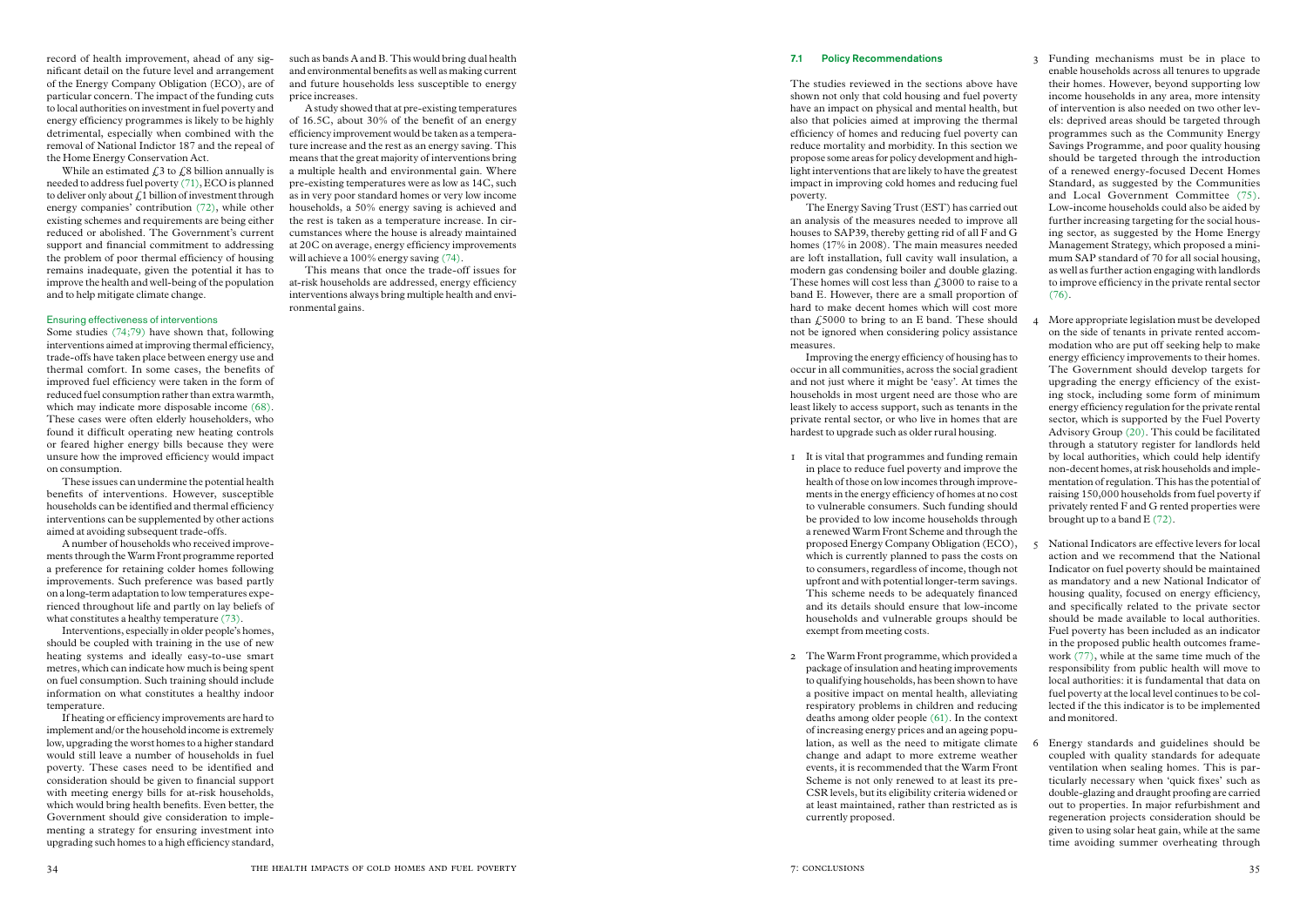## Appendix

#### Methodology for developing model and calculating estimate of EWDs attributable cold housing

The details of the calculations are given below. are based on a simplistic model for estimatin proportion is attributable to cold housing and some key assumptions:

- $\Gamma$  The difference between the relative risk of in cold and warm housing was constant of 4 winter months.
- 2 The average risk for the non-winter mon half way between the summer minimum average level for the 4 winter months.
- $\overline{3}$  The population at risk in the 25% of homes comprised a quarter of the general lation and had the same age-sex profile.

A similar calculation could be performed other time periods if estimates of the risk for and warm housing were available for these oth periods. An assumption cannot be made th difference in risks would be the same for other periods, as it is not possible to predict how of temperature and flu epidemics would influen difference in risk.

|                    | The calculation was as follows:                                 |                                                                                                                                          |  |  |  |  |
|--------------------|-----------------------------------------------------------------|------------------------------------------------------------------------------------------------------------------------------------------|--|--|--|--|
| : to               |                                                                 | Retrieved from ONS data                                                                                                                  |  |  |  |  |
|                    | A                                                               | Total EWDs for $1985/6 - 1995/6 = 368,850$                                                                                               |  |  |  |  |
| v. They            | A1                                                              | Total registered deaths $1986 - 1996 =$                                                                                                  |  |  |  |  |
| ıg what            |                                                                 | 6,251,491                                                                                                                                |  |  |  |  |
| d make             |                                                                 |                                                                                                                                          |  |  |  |  |
|                    |                                                                 | Calculations                                                                                                                             |  |  |  |  |
|                    | B                                                               | Average EWDs $(A-11)$                                                                                                                    |  |  |  |  |
| of death           | $\mathcal{C}$                                                   | Monthly average EWDs $(B \div 4)$                                                                                                        |  |  |  |  |
| ver the            | D                                                               | The total number of deaths excluding EWDs<br>$(A1-A)$                                                                                    |  |  |  |  |
| ths was            | Е                                                               | The average monthly deaths excluding<br>$EWDs(D/(12\times11))$                                                                           |  |  |  |  |
| and the            | F                                                               | The average summer minimum $(E-C)$                                                                                                       |  |  |  |  |
|                    | G                                                               | The monthly winter deaths in the coldest 25%<br>of housing $(F \times 1.5 \div 4)$                                                       |  |  |  |  |
| coldest<br>l popu- | H                                                               | The monthly winter deaths that would be<br>expected in 25% of housing based on death<br>rates for the warmest housing $(F \times 1.3-4)$ |  |  |  |  |
| for any            | I                                                               | Monthly winter deaths due to the coldest 25%<br>of housing $(G-H)$                                                                       |  |  |  |  |
| or cold<br>er time | T                                                               | Deaths due to the coldest 25% of housing over<br>the winter period $(I \times 4)$                                                        |  |  |  |  |
| hat the<br>er time | K                                                               | Proportion attributable to the 25% of coldest<br>housing $(J/B)$                                                                         |  |  |  |  |
| outdoor            |                                                                 |                                                                                                                                          |  |  |  |  |
| nce this           | <b>Notes</b><br>All estimates are based on the period 1986–1996 |                                                                                                                                          |  |  |  |  |
|                    | Risk factors were taken from Wilkinson et al. 2001              |                                                                                                                                          |  |  |  |  |
|                    | Decisional desthe montality rates and estimates of              |                                                                                                                                          |  |  |  |  |

Registered deaths, mortality rates and estimates of EWDs for the period 1986–1996 are all taken or derived from ONS data.

shading and shelter belts. Some building materials – especially natural materials with a high density perform much better in avoiding summer overheating than light-weight counterparts, such as rockwool or polystyrene. Government funded projects should specify materials that address both problems.

- 7 Ensuring that all F and G rated homes are upgraded to an E standard by 2016 is a basic step towards achieving carbon emission reduction targets and ensuring that the existing housing stock is ready for upgrades to nearly zero-energy standards when undergoing further renovations as suggested by the EU policy directives on the energy performance of buildings (4). It is therefore recommended that, whenever viable, homes are upgraded to as high a standard as possible. In a few cases where some of the worst homes are involved and where it is cost-efficient, consideration should be given to demolition and rebuilding to current standards as this may avoid further expenditure in the future. It is often cost effective to deliver measures as packages, bringing them up to a band D or C, for example internal solid wall insulation and window replacements are usually most cost effectively delivered at the same time.
- 8 Past Government policies aimed at tackling fuel poverty have not equitably addressed those issues faced by rural communities. There are no policy instruments supporting the financing of double glazing, limited policy measures supporting financing for solid wall insulation and no strong incentive encouraging homeowners in inefficient homes to switch away from electric heating systems (1). It is recommended that policy instruments and incentives to implement the above are included in the Green Deal. There has been a lack of funding to assist off-gas properties, and remote areas suffer higher costs of delivery when it comes to home energy efficiency measures (26). Specific policies and interventions need to be developed to address the energy efficiency of rural homes, in particular FIT and RHI should be adapted to provide further support to low income households in rural homes.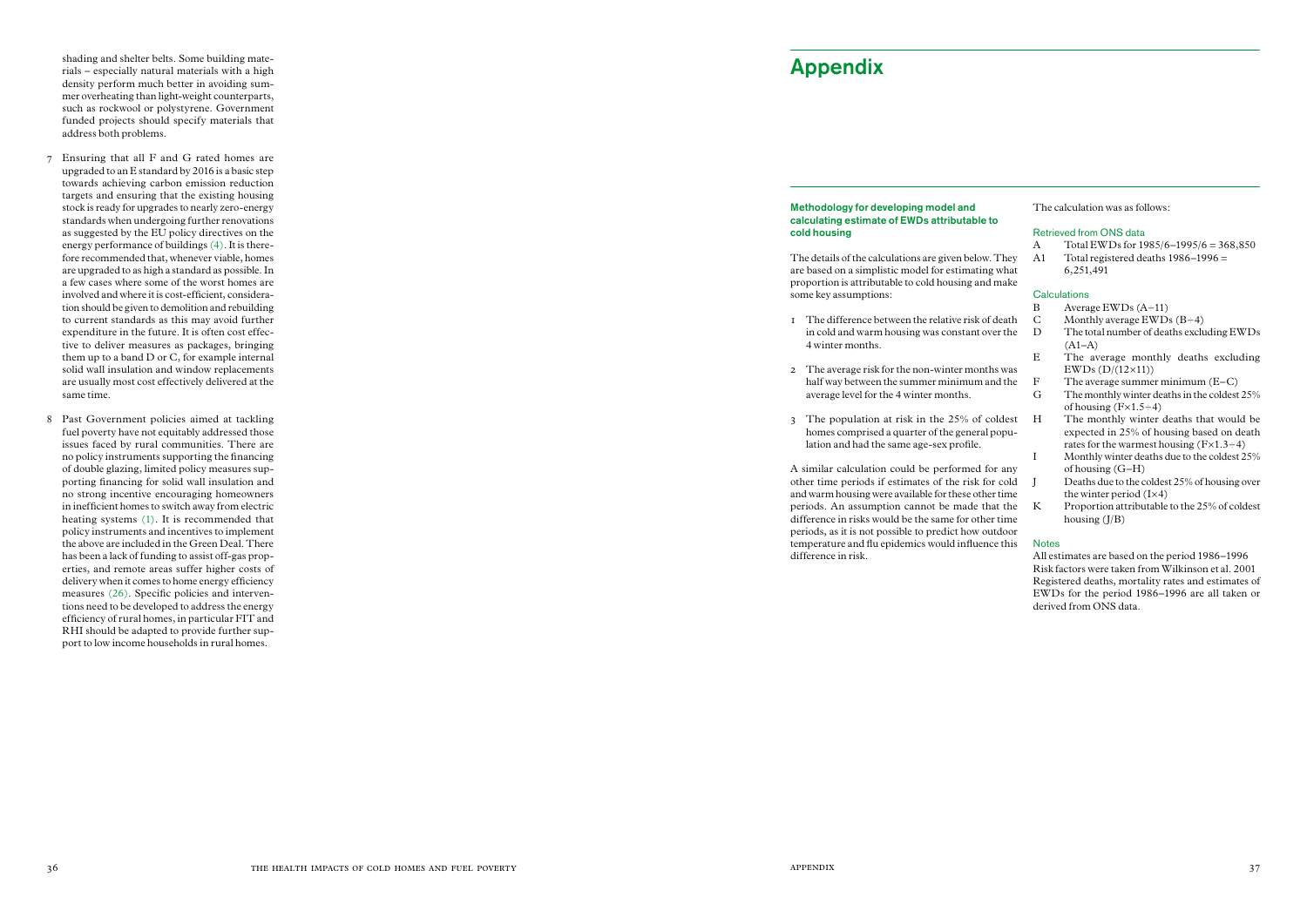## Endnotes

#### Denoted by " in the text

1 Although the emphasis in the definition is on heating the home, fuel costs in the definition of fuel poverty also include spending on water heating, lights and appliance usage and cooking costs.

2 Defined as those in receipt of one of the principle means tested or disability related benefits.

3 Those in receipt of certain income and disability benefits and those over the age of 70.

4 The CSVM is the proportionate increase in mortality during the winter months (Dec–Mar) in comparison to the average for the other two quarters of the year (Apr–Jul and Aug–Sep).

5 The 'consensual approach' is a method to measure poverty by looking at direct measures of living standards as determined by public opinion and identifying the population subject to an enforced lack of such standards.

6 The CSVM is proportionate increase in mortality during the winter months (Dec–Mar) in comparison to the average for the other two quarters of the year (Apr–Jul and Aug–Sep).

7 This index comprised 88 items which were scored between 0 and 2 by trained independent observers according to criteria listed in the index.

8 The definition of 'learned helplessness' is used here: a behavioural trait by which humans, following persistent lack of control over their sur rounding environment, stop attempting to improve their circumstances, to achieve better results, or to change their own behaviour and environment. 9 This is an indicator framework of children's health and well-being developed by the

Department for Children, Schools and Families in 2008 (http://www.dcsf.gov.uk/childrensplan/ downloads/ECM%20outcomes%20framework. pdf )

10 The total UK net Co2 emissions in 2009 were 473.7Mt (http://www.decc.gov.uk/assets/decc/ Statistics/climate\_change/1214-stat-rel-uk-ghgemissions-2009-final.pdf)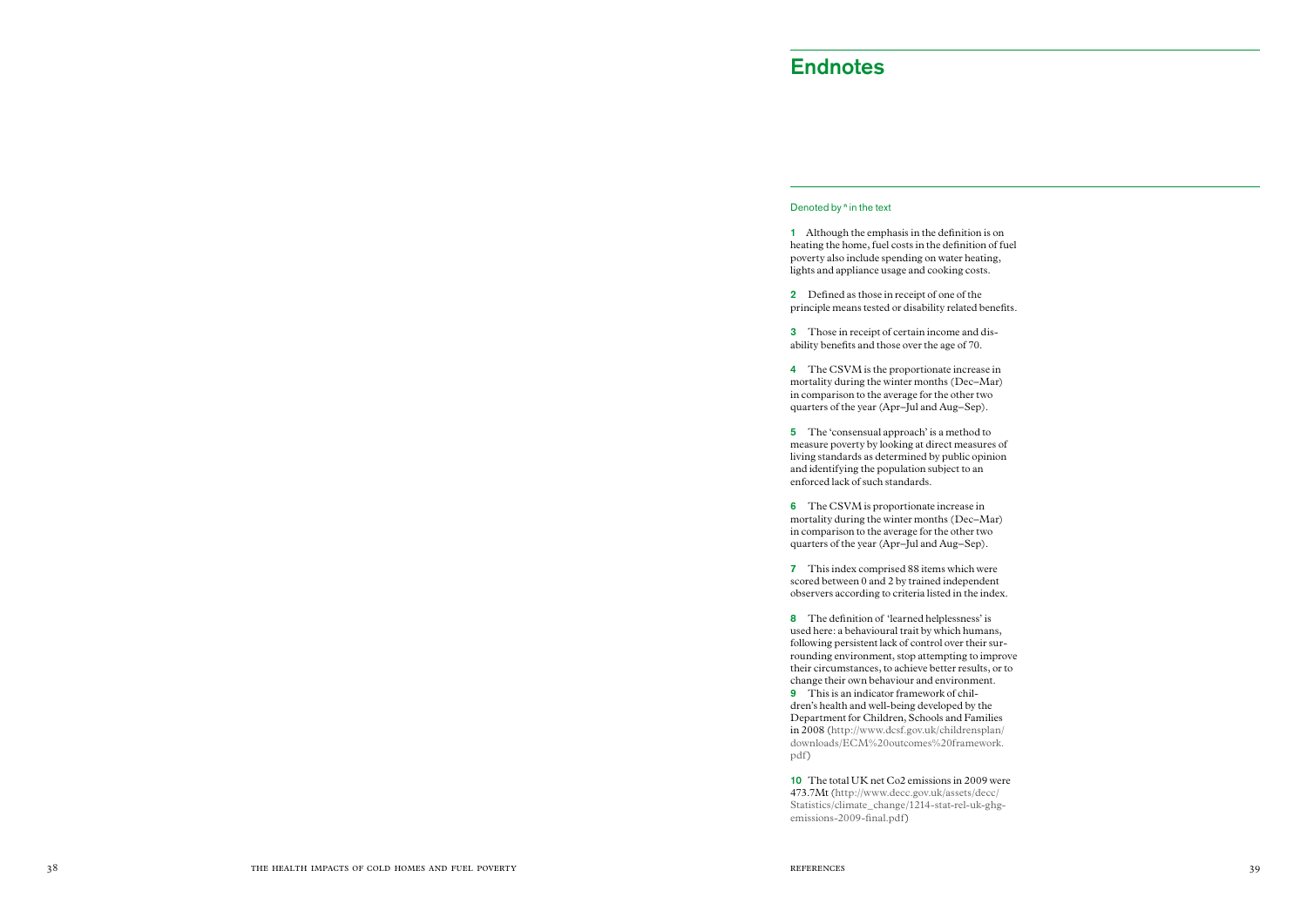27 Guy WA (1857) On the annual fluctuations in the number of deaths from various diseases, compared with like fluctuations in crime and in other events within and beyond the control of human will. *Journal of the Statistical Society,* 21, pp.52–86.

28 Rudge J and Gilchrist R (2005) Excess winter morbidity among older people at risk of cold homes: a population-based study in a London borough. *Journal of Public Health*, 27(4), pp.353–358.

31 Department of Health (2007) Health and winter warmth: reducing health inequalities.

29 El-Ansari W and El-Silimy S (2008) Are fuel poverty reduction schemes associated with decreased excess winter mortality in elders? A case study from London, UK. *Chronic Illness*, 4(4), pp.289–294.

30 Power A, Davis J, Plant P and Kjellstrom T (2009) The built environment and health inequalities. Task group submission to the Marmot Review.

32 Bowie N (2002) The Raised Incidence of Winter Deaths. Register Office for Scotland.

33 Woodhouse PR, Khaw KT and Plummer M (1993) Seasonal variation of blood pressure and its relationship to ambient temperature in an elderly population. *Journal of Hypertension,* 11(11), pp.1267–1274.

34 Burholt V and Windle G (2006) Keeping warm? Self-reported housing and home energy efficiency factors impacting on older people heating homes in North Wales. *Energy Policy*, 34(10), pp.1198–1208.

35 Healy JD (2003) Excess winter mortality in Europe: a cross country analysis identifying key risk factors. *Journal of Epidemiology and Community Health*, 57(10), pp.784–789.

36 Wilkinson P, Pattenden S, Armstrong B, Fletcher A, Kovats RS, Mangtani P, and McMichael AJ (2004) Vulnerability to winter mortality in elderly people in Britain: population based study. *British Medical Journal*, 329(7467), pp.647–651.

37 Isaacs N and Donn M (1993) Health and Housing - Seasonality in New-Zealand Mortality. *Australian Journal of Public Health*, 17(1), pp.68–70.

38 Trotman R (2008) Waitakere NOW Home: Occupants experience of the home and implications for future NOW homes. Beacon Pathway Ltd.

40 Collins KJ (1986) Low indoor temperatures and morbidity in the elderly. *Age Aging*, 15(4), pp.212–220.

2 Department of Energy and Climate Change (2010) Annual report on fuel poverty statistics 2010.

41 Raw G, Aizlewood CE and Hamilton RM (2001) Building regulation health and safety. Watford, UK: Building Research Establishment and Department for the Environment, Transport and the Regions.

7 Crewe D (2007) The Tenant's Dilemma. Crosby, Formby and District CAB.

42 Liddell C and Morris C (2010) Fuel poverty and human health: A review of recent evidence. *Energy Policy*, 38(6), pp.2987–2997.

8 Europa (2007) Energy efficiency: energy performance of buildings.

43 Donaldson L (2010) 2009 Annual Report of the Chief Medical Officer. London: Department of Health.

44 Department of Trade and Industry (2001) The UK Fuel Poverty Strategy. London: DTI.

45 Barnett AG, Dobson AJ, McElduff P, Alomaa V, Kuulasmaa K and Sans S (2005) Cold periods and coronary events: an analysis of populations worldwide. *Journal of Epidemiology and Community Health*, 59, pp.551–557.

13 Lockwood M and Platt R (2009) Green Streets – Final Report to British Gas. London: IPPR.

46 Stout R (1991) Seasonal variations in fibrinogen concentrations among elderly people. *The Lancet*, 338(8758), pp.9–13.

39 Boardman B (2010) Fixing fuel poverty: challenges and solutions. London: Earthscan. 52 Afza M and Bridgman S (2001) Winter emergency pressures for the NHS: Contribution of respiratory disease, experience in North

47 Lloyd EL, McCormack C, McKeever M, and Syme M (2008) The effect of improving the thermal quality of cold housing on blood pressure and general health: a research note. *Journal of Epidemiology and Community Health*, 62, pp.793–797.

20 Fuel Poverty Advisory Group (2010) Eighth annual report.

21 Office for National Statistics (2010) Death rates plunge despite coldest winter in 14 years.

22 Guertler P and Preston I (2009) Raising the SAP: Tackling fuel poverty by investing in energy efficiency. Consumer Focus.

48 Johnson H, Kovats RS, McGregor G, Stedman J, Gibbs M, and Walton H (2005) The impact of the 2003 heat wave on daily mortality in England and Wales and the use of rapid weekly mortality estimates. *Eurosurveillance*, 10(7), pp.169–171.

24 The Poverty Site (2009) Fuel poverty summary statistics.

49 Rudge J and Gilchrist R (2007) Measuring the Health Impacts of Temperatures in Dwellings: Investigating excess winter morbidity and cold homes in the London Borough of Newham. *Energy and Buildings*, 39, pp.847–858.

50 Hajat S, Kovats RS and Lachowycz K (2007) Heat-related and cold-related deaths in England and Wales: who is at risk? *Occupational and Environmental Medicine*, 64(2), pp.93–100.

51 Gascoigne C, Morgan K, Gross H, and Goodwin J (2010) Reducing the health risks of severe winter weather among older people in the United Kingdom: an evidence-based intervention. *Aging and Society*, 30, pp.275–297.

### Denoted by (n) in the text

1 Energy Saving Trust (2010) F and G banded homes in Great Britain. Energy Saving Trust.

3 Boardman B (1991) Fuel Poverty: From Cold Homes to Affordable Warmth. London: Belhaven Press.

4 European Union (2010) Directive 2010/31/EU of the European Parliament and of the Council on the Energy Performance of Buildings.

5 Department for Communities and Local Government (2006) The Code for Sustainable Homes: a step-change in sustainable home building practice.

6 Wilson W (2009) The Decent Homes Standards: Update. House of Commons.

9 Association for the Conservation of Energy (2011) A Fair Green Deal - First paper in a series identifying options for the future of fuel poverty policy.

10 Porritt J, Colin-Thome D, Coote A, Friel S, Kjellstrom T, and Wilkinson P (2009) Sustainable development task group report: health impacts of climate change. Task group submission to the Marmot Review.

11 NHS Confederation (2007) Taking the temperature: Towards an NHS response to global warming.

12 Department for Communities and Local Government (2007) Building a greener future: policy statement. London: HMSO.

14 Power A, Davis J, Plant P and Kjellstrom T (2009) The built environment and health inequalities. Task group submission to the Marmot Review.

15 HM Treasury (2006) Stern Review on the Economics of Climate Change. London: HM Treasury.

16 Environment Agency (2004) Addressing environmental inequalities: position statement.

17 Pitt M (2008) The Pitt review: lessons learned from the 2007 floods. London: The Cabinet Office.

18 Office for National Statistics (2010) Winter mortality: excess winter deaths fall.

19 Barnes M, Butt S, and Tomaszewski W (2008) The Dynamics of Bad Housing: The Impact of Bad Housing on the Living Standards of Children. London: National Centre for Social Research.

23. Wilkinson P, Landon M, Armstrong B, Stevenson S, Pattenden S, McKee M and Fletcher T (2001) Cold Comfort: The Social and Environmental Determinants of Excess Winter Deaths in England, 1986–96. Bristol: The Policy Press.

25 Commission for Rural Communities (2010) State of the countryside 2010.

26 Rural Services Network for the Commission for Rural Communities (2010) Understanding the real depth and impact of fuel poverty in rural England.

## References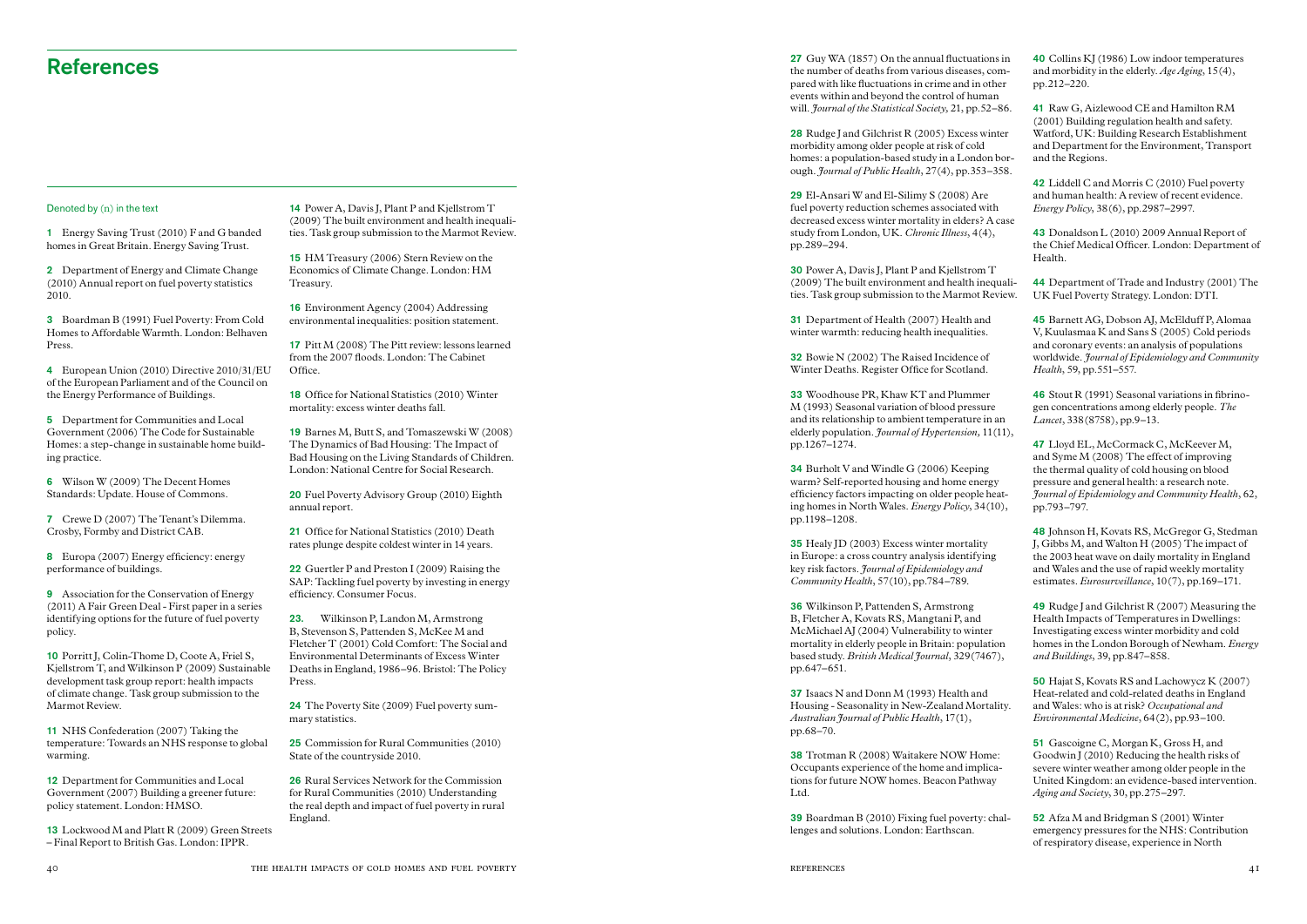Staffordshire district. *Journal of Public Health and Medicine*, 23, pp.312–313.

53 Gilchrist R, Kamara A and Rudge J (2009) An Insurance Type Model for the Health Cost of Cold Housing: An Application of Gamlss. *Revstat-Statistical Journal*, 7(1), pp.55–66.

54 Hajat S, Bird W and Haines A (2004) Cold weather and GP consultations for respiratory con ditions by elderly people in 16 locations in the UK. *European Journal of Epidemiology*, 19, pp.959–968.

55 Strachan D (1991) Damp housing, mould allergy, and childhood asthma. *Proceedings of the Royal College of Physicians in Edinburgh*, 1, pp.140–146.

58 Gilbertson I, Stevens M, Stiell B and Thorogood N (2006) Home is where the hearth is: grant recipients' views of England's home energy efficiency scheme (Warm Front). *Social Science and Medicine*, 63(4), pp.946–956.

56 Brambleby P, Jackson A and Muir Gray JA (2008) Programme-based decision-making for better value healthcare: Second Annual Population Value Review. NHS National Knowledge Service.

61 Green G and Gilbertson J (2008) Warm front: better health: Health impact evaluation of the warm front scheme. Sheffield: Sheffield Hallam University, Centre for Regional Social and Economic Research.

57 Somerville M, Mackenzie I, Owen P and Miles D (2000) Housing and health: does installing heat ing in their homes improve the health of children with asthma? *The Society of Public Health*, 114(6), pp.434–439.

59 Bone A, Murray V, Myers I, Dengel A and Crump D (2010) Will drivers for home energy efficiency harm occupant health? *Perspectives in Public Health*, 130(5), pp.233–238.

60 Harker L and Shelter (Organization) (2006) Chance of a lifetime: the impact of bad housing on children's lives. London : Shelter.

71 Bird I, Campbell R and Lawton K (2010) The Long Cold Winter – Beating fuel poverty. London: IPPR.

62 Kwak K (2003) Adolescents and their parents: a review of intergenerational family relations for immigrant and non-immigrant families. *Human Development*, 46, pp.115–136.

63 Wells S, Graham K, Speechley M and Koval JJ (2005) Drinking patterns, drinking contexts and alcohol-related aggression among late ado lescent and young adult drinkers. *Addiction*, 100, pp.933–944.

64 British Medical Association (2003) Housing and health: building for the future. British Medical Association.

65 Evans G, Saltzman H and Cooperman J (2001) Housing quality and children's socioemo tional health. *Environmental Behaviour*, 33(3), pp.389–399.

66 Marmot Review Team (2010) Fair society, healthy lives: a strategic review of health inequali ties in England post-2010 (The Marmot Review). London: Marmot Review.

67 Bhattacharya J, DeLeire T, Haider S and Currie J (2003) Heat or Eat? Cold Weather Shock and Nutrition in Poor American Families. *American Journal of Public Health*, 93(7), pp.1149–1154.

68 Harrington BE, Heyman B, Merleau-Ponty N, Stockton H, Ritchie N and Heyman A (2005) Keeping warm and staying well: findings from the qualitative arm of the Warm Homes Project. *Health and Social Care in the Community*, 13(3), pp.259–267.

69 Preston I, Moore R and Guertler P (2008) How much? The cost of alleviating fuel poverty. Centre for Sustainable Energy.

70 Roberts S (2008) Energy, equity and the future of the fuel poor. *Energy Policy*, 36(12), pp.4471–4474.

72 Consumer Focus (2010) Energy Company Obligation.

73 Critchley R, Gilbertson J, Grimsley M, and Green G (2007) Living in cold homes after heating improvements: Evidence from Warm-Front, England's Home Energy Efficiency Scheme. *Applied Energy*, 84(2), pp.147–158.

74 Milne G and Boardman B (2000) Making Cold Homes warmer: The effect of energy effi ciency improvements in low-income homes. *Energy Policy*, 28, pp.411–424.

75 House of Commons Communities & Local Government Committee (2009) Beyond decent homes: fourth report of session 2009–10: Vol. 1 Report, together with formal minutes. House of Commons papers 60-I 2009–10. London, UK: TSO (The Stationary Office).

76 Department for Communities and Local Government and Department of Energy and Climate Change (2010) Warm Homes, Greener Homes: A Strategy for Household Energy Management.

77 Department of Health (2010) Healthy Lives, Healthy People: transparency in outcomes, proposals for a public health outcomes framework.